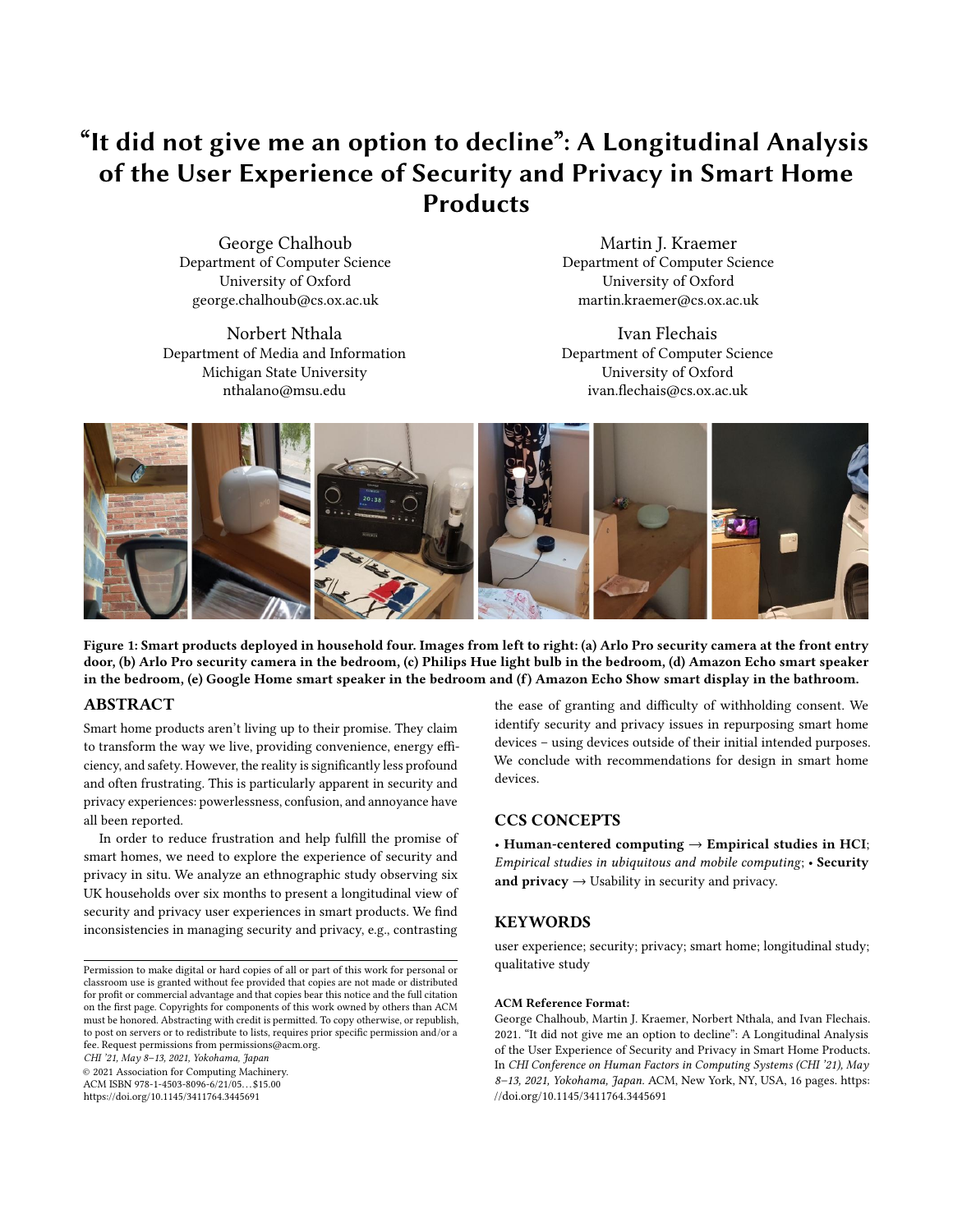#### 1 INTRODUCTION

Smart homes are routinely marketed as the future: making life easier, better, faster and cheaper. They promise to provide convenience and give users control over items and events in their homes – whether at home or not – as well as providing comfort and energy efficiency (e.g., sensing temperature and automating air conditioning or heating) [\[47\]](#page-13-0). However, commercial smart home platforms are also seen as having a more pernicious side, which conjures up images of surveillance cameras and smart speakers that are constantly tracking, watching, listening, and monitoring.

Previous studies have emphasized the need for research to improve the User eXperience (UX) of smart home products. The international standard of human-system interaction (ISO 9241-210) defnes UX [\[29\]](#page-12-0) as "a person's perceptions and responses that result from the use or anticipated use of a product, system or service." The UX of smart home products extends beyond the use of day-today services into the experience of security and privacy. Research has uncovered a number of negative security and privacy experiences: powerlessness, confusion, frustration, disappointment and annoyance [\[93\]](#page-14-0). Shortfalls have also been identifed in UX design of security and privacy in smart cameras [\[13\]](#page-12-1).

Prior research on the UX of smart home technology has been conducted in laboratories [\[46,](#page-13-1) [51\]](#page-13-2), or with prototypes in experimental settings [\[40,](#page-12-2) [55\]](#page-13-3). Smart home security and privacy interactions have been studied using surveys (e.g., [\[62\]](#page-13-4)), in-situ design evaluation (e.g., [\[93\]](#page-14-0)), focus groups and interviews (e.g., [\[20,](#page-12-3) [92\]](#page-14-1)). Despite calls from researchers to provide insights into the lived experience of smart home security and privacy (e.g., [\[48,](#page-13-5) [61\]](#page-13-6)); to our knowledge, no in-depth and longitudinal studies have been conducted on the user experience of security and privacy in smart homes.

Our research aims to study the longitudinal aspects of security and privacy user experiences among households in the context of real, deployed smart homes. Our overarching research question is RQ: How can security and privacy experiences in smart homes be understood and well supported? We break this down into two further questions: (i) RQ1: What is the security and privacy user experience over time in smart homes? Based on this, (ii) RQ2: How can designers and developers improve security and privacy User eXperience design in smart home products?

In order to answer these questions, we analyzed an extensive body of data that was collected as part of a separate ethnographic study into the communal use of smart technology in the home. This body of data provided a detailed, ethnographic observation of the experience of 22 participants in six households installing and using smart devices (e.g., cameras, doorbells, voice assistants, lights and heating) over a period of six months. The data consisted of a combination of unstructured interviews, feldnotes, photographs, and diaries. We conduct a systematic thematic analysis of this data to identify factors pertaining to security and privacy user experiences. We summarize our key fndings below:

• Both privacy and security concerns arose from mass media and online sources (e.g., hearing about breaches); however,

privacy concerns also arose from device use and features (e.g., feeling that a camera is intrusive).

- Protecting personal data consisted of a mix of workarounds (e.g., covering camera lens with a sticker) and using designed controls; however, security involved only designed controls use (e.g., password, account management).
- Usability issues in privacy and security designed controls were observed: consenting to data collection and use was easy, but difficult to withhold or revoke; and access management was poorly suited to the needs of the household, which resulted in account sharing rather than permission delegation.
- Some participants repurposed (i.e., adapted for use in a diferent purpose) smart home devices for parenting and entertainment, resulting in several security and privacy implications arising from these new applications.

The rest of the paper is organized as follows: we discuss related work in Section [2;](#page-1-0) we describe the methodology followed in this study in Section [3;](#page-2-0) in Section [4,](#page-5-0) we present the fndings of our study; we discuss the fndings in Section [5;](#page-9-0) we conclude the paper and present our design recommendations in Section [6.](#page-11-0)

## <span id="page-1-0"></span>2 RELATED WORK

"Smart homes" refer to homes which contain connected devices providing users with automated context-aware services such as home automation, remote home control or ambient intelligence (e.g., smart speakers and cameras) [\[2\]](#page-11-1). Smart homes are part of Internet of Things (IoT) devices, which encompass interrelated communicating devices and sensors.

#### 2.1 User Experience in smart homes

Several studies [\[11,](#page-12-4) [37,](#page-12-5) [88,](#page-14-2) [89\]](#page-14-3) have investigated smart homes, interviewing households to provide directions for future research and to improve UX. More research [\[17,](#page-12-6) [38,](#page-12-7) [39,](#page-12-8) [68,](#page-13-7) [72,](#page-13-8) [78\]](#page-13-9) has explored how users confgure, manage, or live with their home networks, and also how they manage access control for sharing data and devices [\[52,](#page-13-10) [58\]](#page-13-11). Zeng et al. [\[92\]](#page-14-1) interviewed smart home users and found that their understanding depends on the sophistication of their mental models, motivating continued research into user experiences. Chetty et al. [\[17\]](#page-12-6) studied networked homes to understand the relationships between households, their inhabitants, and networks. In other work, Yang and Newman [\[90\]](#page-14-4) investigated experiences of thermostats, highlighting the importance of understanding user values and behaviors.

Previous research on smart homes has been conducted in laboratories [\[46,](#page-13-1) [51\]](#page-13-2), or with prototypes in experimental settings [\[40,](#page-12-2) [55\]](#page-13-3). Randall et al. [\[69\]](#page-13-12), researched users living in smart homes and found that control is a social-technical matter. Jakobi et al. [\[47\]](#page-13-0) studied the issues faced by users adopting smart homes in a living lab. Jakobi et al. [\[48\]](#page-13-5) also reported a design case study with 12 households and found that users' accountability needs changed over time. Brush et al. [\[11\]](#page-12-4) found that manageability and unreliable behavior were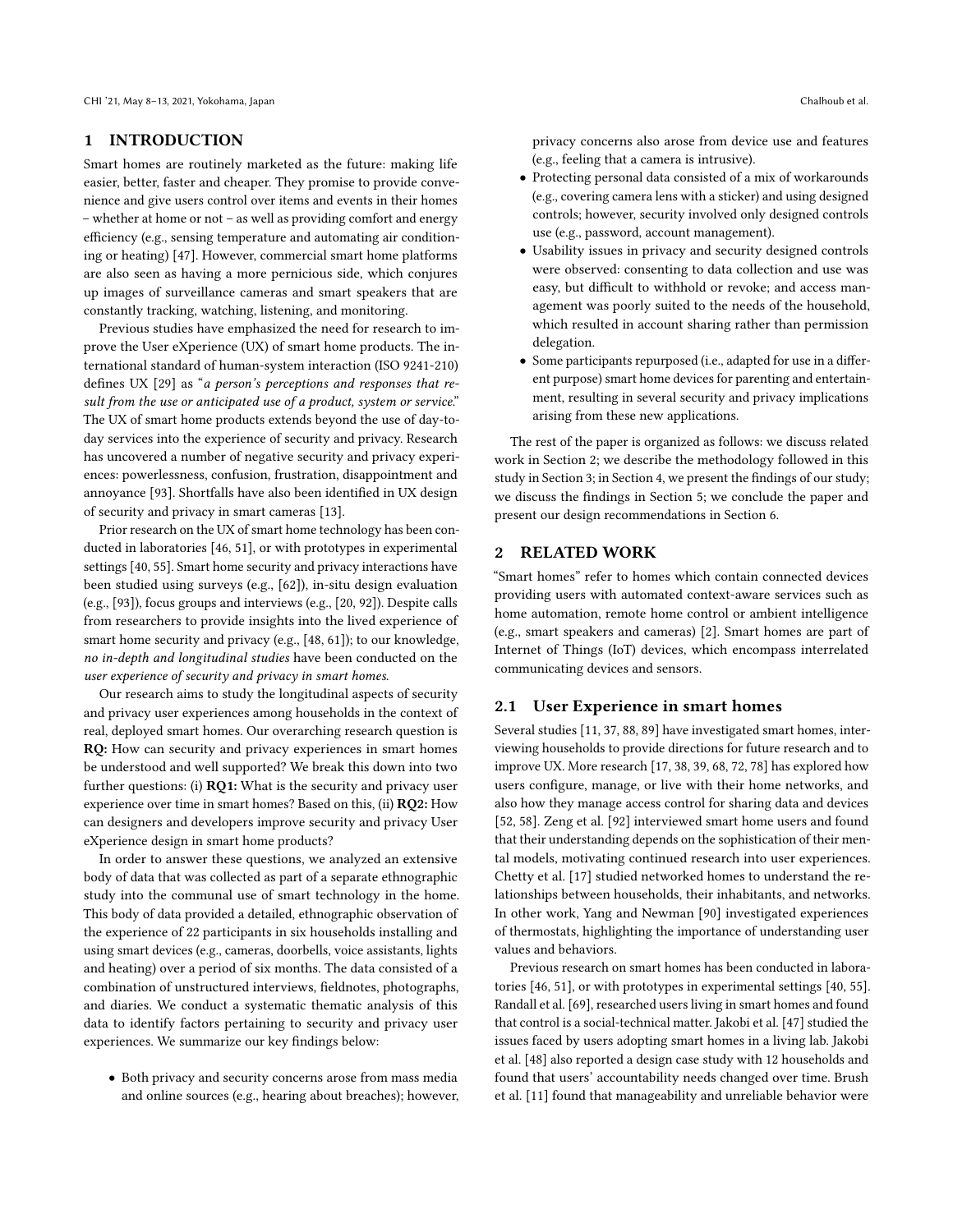major concerns for smart home users. Mennicken and Huang [\[61\]](#page-13-6) explored smart home interactions through an "in the wild" qualitative study. They report on the need for more research exploring the use and adoption of technology-equipped smart homes in the context of everyday life.

## 2.2 Security and Privacy in smart homes

We refer to user privacy as "control over personal information" [\[74\]](#page-13-13) and this has been a focus in the design of smart homes [\[8,](#page-12-9) [43,](#page-12-10) [44,](#page-12-11) [67\]](#page-13-14). Several studies have explored users' needs, perceptions, and concerns in relation to smart home surveillance (e.g., data collection, use, and sharing)  $[18, 19, 85-87]$  $[18, 19, 85-87]$  $[18, 19, 85-87]$  $[18, 19, 85-87]$  $[18, 19, 85-87]$  $[18, 19, 85-87]$  and security and privacy  $[1, 4, 36, 16]$  $[1, 4, 36, 16]$  $[1, 4, 36, 16]$  $[1, 4, 36, 16]$  $[1, 4, 36, 16]$  $[1, 4, 36, 16]$ [64,](#page-13-16) [92–](#page-14-1)[94\]](#page-14-6).

2.2.1 Conflicts and tensions within households. Personal data monitoring raised concerns among households prior to the introduction of contemporary smart home devices [\[16\]](#page-12-16). Unlike earlier home devices, smart homes often do not have screens and have more constrained visualizations [\[47,](#page-13-0) [50\]](#page-13-17). Smart homes have been a source of confict and tensions among households, due to misuse (e.g., abuse) and conficts. Conficts can arise due to diferences in opinion on thermostat settings [\[36,](#page-12-15) [92\]](#page-14-1), tensions between parents and teens over entryway surveillance [\[82\]](#page-13-18), or due to the use of recorded evidence in household disputes [\[19\]](#page-12-13). For example, Choe et al. [\[19\]](#page-12-13) explored what afects people's perceptions of smart homes, and found tensions among households in managing recordings. Choe et al. [\[18\]](#page-12-12) also looked into house activity that people would not want recorded. Zeng et al. [\[92\]](#page-14-1) found that users felt a loss of privacy because others could view their activity through logs. Tensions about parents and children with respect to monitoring and privacy have been explored [\[24,](#page-12-17) [82\]](#page-13-18); prior work has also researched concerns of older generations [\[28,](#page-12-18) [79\]](#page-13-19).

The diferent levels of skills and ability among households have been a common issue in prior work [\[12,](#page-12-19) [36,](#page-12-15) [61\]](#page-13-6). Bell et al. called for research exploring how smart homes reproduce existing power concentrations in relationships [\[7\]](#page-12-20). Mennicken et al. [\[61\]](#page-13-6) and Zeng et al. [\[92\]](#page-14-1) found that there is a need to assist passive smart home users. Geeng and Roesner [\[36\]](#page-12-15) found that tech-savvy active users have more access and agency over device functionality. We aim to expand on these fndings by including experiences of all household members, including passive users.

2.2.2 Security and privacy concerns towards external parties. Earlier work has researched smart home security and privacy from external parties such as manufacturers, advertisers, and law enforcement [\[5,](#page-12-21) [35,](#page-12-22) [62,](#page-13-4) [66,](#page-13-20) [92,](#page-14-1) [94\]](#page-14-6). According to Cranor et al. [\[21\]](#page-12-23), smart home data can be exploited and used for purposes such as legal proceedings, insurance decisions, unwanted advertising, and crime. Apthorpe et al. [\[5\]](#page-12-21) surveyed smart home users to measure the acceptability of third-party data sharing, and provided insights into existing privacy norms. Malkin et al. [\[56\]](#page-13-21) found that smart speaker users were protective of the audio command history of children and guests, and strongly opposed third-party tracking. Hoyle et al. explored how people manage privacy in the context of lifelogging cameras [\[44\]](#page-12-11). Egelman et al. [\[34\]](#page-12-24) used crowdsourcing to study privacy camera icons, with the aim of helping users make privacy decisions. Abdi et al. [\[1\]](#page-11-2) interviewed smart assistant users and found that they had limited understanding of data storage and sharing. Emami-Naeini et al. [\[62\]](#page-13-4) investigated smart home privacy preferences, and found that users were more likely to consent to providing data for uses they perceived as beneficial. Wash and Rader [\[84\]](#page-13-22) argue that measuring security and privacy behavior with qualitative and quantitative tools is challenging because security decisions depend on the contextual factors [\[31\]](#page-12-25) and self-reported behavior has limitations such as social desirability bias [\[70\]](#page-13-23) and imperfect recall [\[3\]](#page-11-3). We attempt to address this shortcoming by analyzing an ethnographic dataset which includes participant observation in addition to interviews and diaries.

2.2.3 Smart home access controls. Earlier research in access control in homes initially looked at fle storage (e.g., mobile phones) [\[58,](#page-13-11) [59\]](#page-13-24) before considering access control for smart home users [\[81\]](#page-13-25). Mazurek et al .[\[58\]](#page-13-11) studied access control for home data sharing, providing guidelines for usable access-control systems. He et al. [\[41\]](#page-12-26) researched smart home access control preferences and found that users would prefer access control per-feature rather than perdevice. Mare et al. found that adoption of access control policies is uneven and limited [\[57\]](#page-13-26). He et al. [\[41\]](#page-12-26) and Ur et al. [\[81\]](#page-13-25) both reported diferent access control and authentication policies among devices (i.e., smart locks had access controls but smart thermostats had none). In more recent work, Zeng and Roesner [\[93\]](#page-14-0) evaluated multi-user smart home access control designs in seven households and provided design guidelines. We expand on their fndings by exploring access control experiences resulting from various devices, including more invasive devices (e.g., smart cameras).

#### 2.3 Summary

Previous work addressing security and privacy experiences in smart homes has been conducted using surveys, in-situ design evaluations and interviews. Smart home technologies have become more smart, invasive, and complex, resulting in the need to better understand security and privacy behaviors in real-world contexts over long periods of time. To address this, our research investigates the longitudinal aspects of user experiences of security and privacy by analyzing an ethnographic study observing smart technology use in six households (n=22) over a six-month period.

## <span id="page-2-0"></span>3 METHODS

The research reported in this paper is based on the analysis of a six-month-long ethnographic study of six UK households living in smart homes conducted as part of the 'Informing the Future of Data Protection by Design and by Default' project. The study consisted of:

- (1) planning workshops with participants where they selected smart home products for their home.
- (2) procuring and providing the chosen smart home products to participants.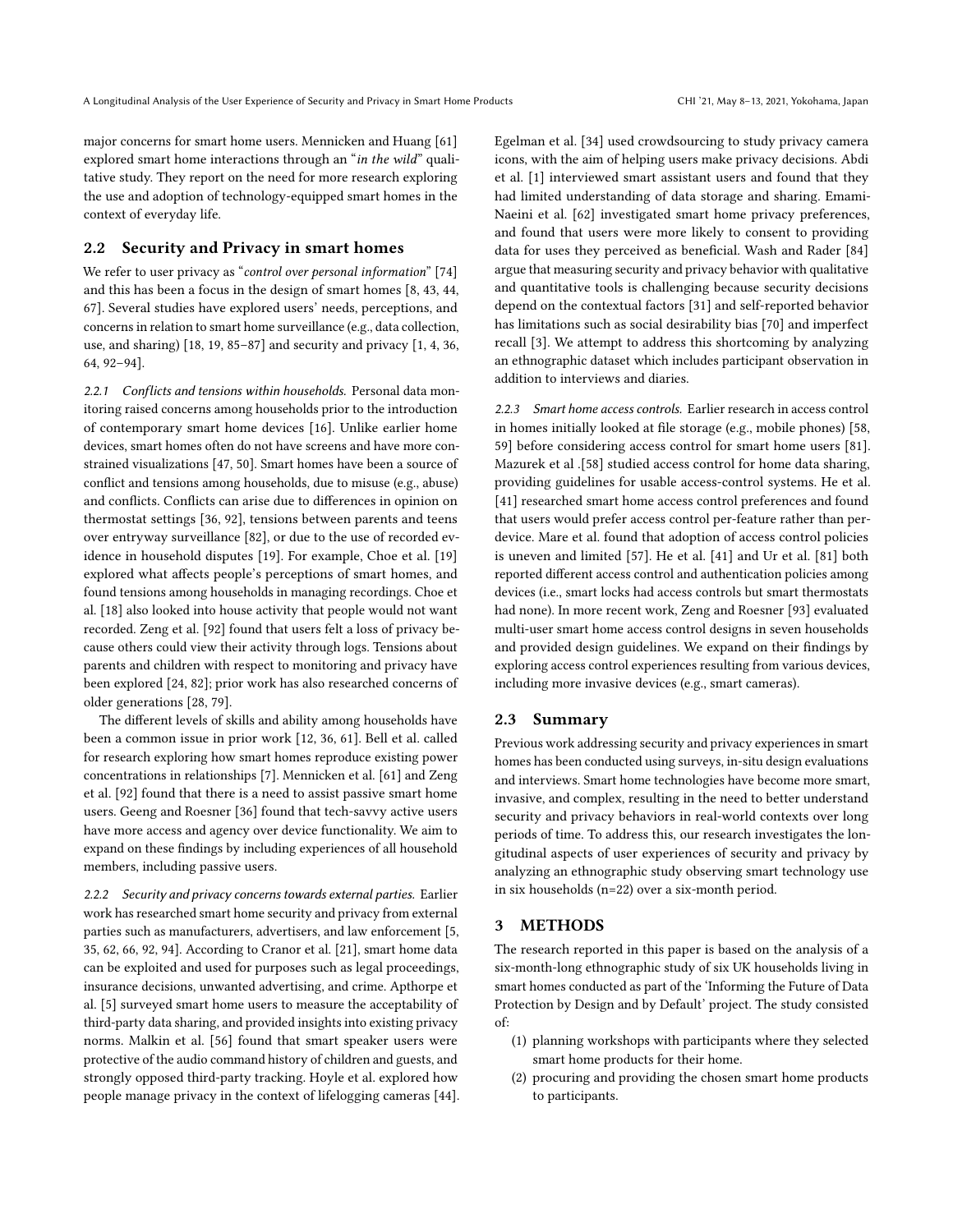(3) observing the deployment, installation and use.

We carried out a secondary analysis of data collected between August 2019 and May 2020 which consisted of feldnotes, photographs, unstructured interviews, and diaries. We chose to perform a secondary analysis of this data as(i) it is highly relevant to our research question, it contains very detailed information pertaining to both (ii) an elusive research population (parents and children), and (iii) to a sensitive topic (security and privacy), and fnally (iv) two of the authors were directly involved in the primary study and thus already familiar with the data.

#### 3.1 Secondary Analysis

Secondary analysis is a systematic method with procedural and evaluative steps for using existing data to address research questions diferent from ones used in original research [\[22,](#page-12-27) [42\]](#page-12-28). The secondary analysis we conducted followed the approach described by Johnston [\[49\]](#page-13-27) which consists of forming the research questions, and identifying, evaluating, and then analyzing appropriate datasets.

3.1.1 Developing the Research Question. The first step in the secondary analysis process is to formulate a research question. As described above, the gap in research into the longitudinal aspects of security and privacy user experiences among households living in smart homes prompted our research question: 'What is the security and privacy experience over time in smart homes?'

3.1.2 Identifying the Dataset. To identify a suitable dataset to answer our research question, we reviewed both past and currently available research in the feld of usable security and privacy in smart homes. We selected the 'Informing the Future of Data Protection by Design and by Default' dataset on the basis of its suitability and familiarity. From a suitability perspective, our research question fts very well with the purpose of the original study since both studies focused on smart home product use. We found the ethnographic dataset suitable for carrying out multiple interpretations and investigating diferent phenomena. Moreover, ethnography's approach of observing people and cultural groups is highly suitable for researching UX [\[9\]](#page-12-29). On a more practical note, several investigators from the primary study were available to provide detailed insights and contribute to the secondary analysis, which has proven to be instrumental in ensuring the secondary analysis remains faithful to the data.

3.1.3 Evaluating the Dataset. We evaluated the data of the primary study to ensure its appropriateness and quality in advance of actual use. We were given access to and utilized all documentation on the collection of the data, and consulted and involved investigators from the primary ethnographic study in order to complete this evaluation. We used Stewart and Kamins' [\[76\]](#page-13-28) refective approach to evaluate the data in a "stepwise fashion". The approach consisted of evaluative steps (e.g., [\[22,](#page-12-27) [25,](#page-12-30) [30\]](#page-12-31)) to ensure congruency, quality of the primary study and the resulting dataset. The steps taken were determining (a) the purpose of the study; (b) the entities responsible for data collection; (c) what, when and how the information was obtained; and (d) the consistency of the information obtained.

3.1.4 Analyzing the Data. The dataset consisted of diaries, feldnotes and interviews which had been audio recorded and professionally transcribed. We coded this data using iterative open coding [\[83\]](#page-13-29) in accordance with Braun and Clark's thematic analysis [\[10\]](#page-12-32). Authors 1 and 2 both coded the data: author 1 was not part of the data collection; however, author 2 was the investigator that collected the data in the original study. Throughout the coding process, author 1 was able to ask for clarifcations and additional insights while author 2 annotated the study data to provide additional context. Both coded the data focusing on home practices and experiences and developed an initial codebook.

To verify the credibility of our codebook, author 3 cross-checked the codes against the interview transcripts. At the same time, author 4 reviewed the initial codes and supporting quotes. All researchers discussed any diferences and generated a fnal codebook. We tested for inter-rater reliability. The average Cohen's kappa coefficient  $(\kappa)$ for all codes in our data was 0.84. Cohen's kappa values over 0.80 indicate almost perfect agreement [\[60\]](#page-13-30). Further, we explored the codes to focus on evolving security and privacy experiences over time, and clustered relevant codes into themes.

In total, the study material analyzed consisted of 47 interviews (~45 minutes per interview), 47 feldnotes (~200 words per note), 13 participant diaries (~1,485 words per diary) and 22 photographs.

#### 3.2 Data Source

We describe in more detail the data provided by the 'Informing the Future of Data Protection by Design and by Default' project. The study researched communal use of smart technology in the home and used an ethnographic approach to observe six households setting up and using smart home devices over time. Materials from the study can be found at [https://osf.io/9ztk2/.](https://osf.io/9ztk2/)

3.2.1 Description. The data was collected in four diferent phases (see Figure [2\)](#page-4-0): planning (week 0-4), deployment (week 4-12), problem solving (week 12-20) and refection (week 20-26). We describe three phases below.

Planning: Participants were visited by author 2 who learned about their practices and conducted a planning workshop for selecting products. They were asked to sketch their floor plan and were provided with a budget and a card deck designed for the study which contained descriptions of diferent products (e.g., cost, compatibility and functionalities). Participants placed cards into their drawing based on available budget, household need and perceived benefts.

Deployment: Based on their choices in the planning phase, smart home products were then provided to households who installed, explored, and started to form routines. During the setup and installation phase, households negotiated occupant needs, device placement, confguration and usage. The researcher did not interfere in the setup phase except when asked to help. Households were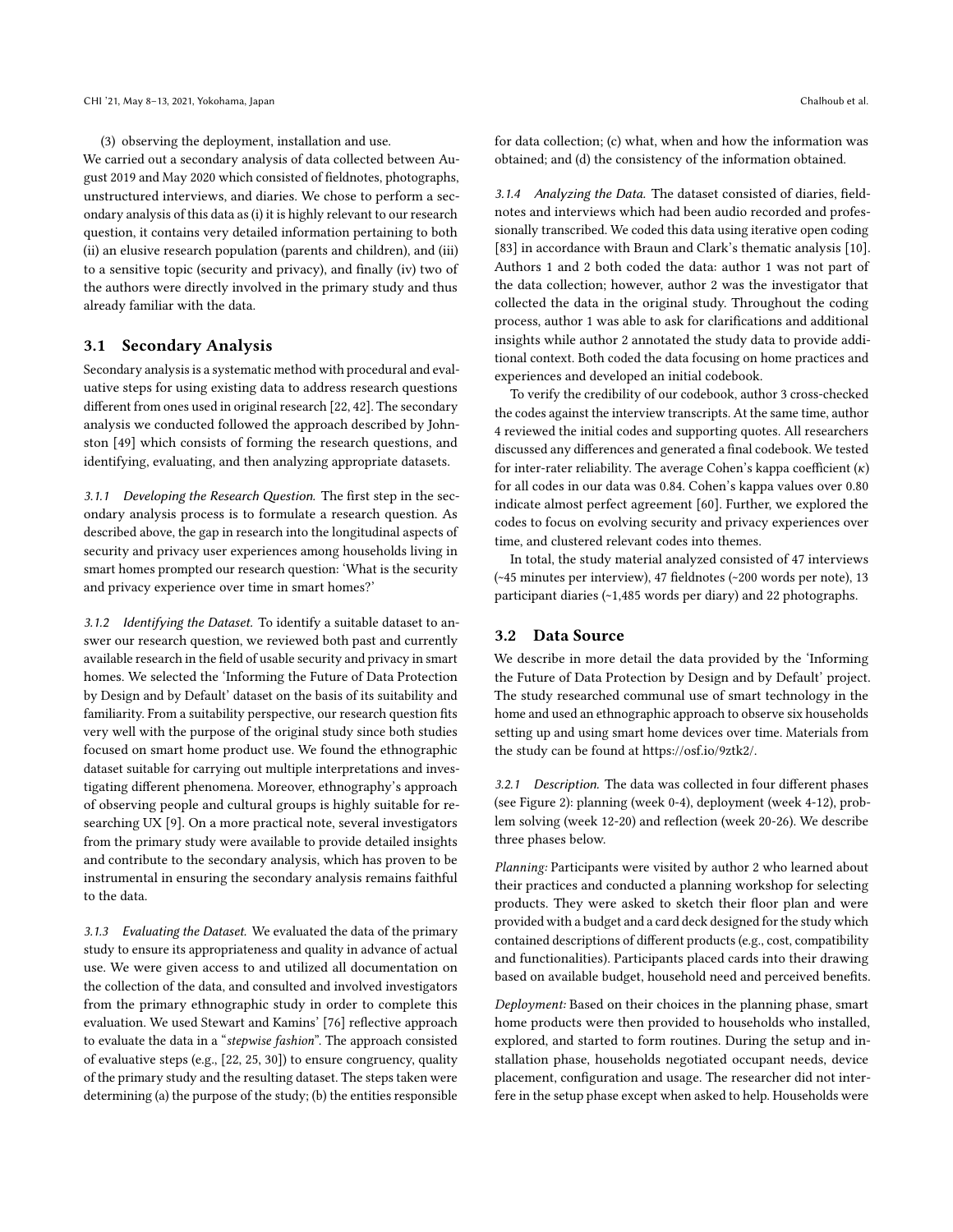<span id="page-4-0"></span>

Figure 2: Timeline of diferent phases of data collection

then visited every two to four weeks over then next four months where informal and unstructured interviews were conducted.

Refection: The study was concluded through exit interviews with participants. Participants were encouraged to share and discuss security and privacy experiences. Feedback was collected so that the study approach would be refned and improved. Household members contrasted and compared their own experiences with one another and reported frequent challenges experienced. Finally, the completed participant diaries were collected.

3.2.2 Recruitment. To recruit participants, the study was advertised on social media and online platforms. Interested participants were asked to complete an online screening questionnaire. The study aimed to recruit demographically-diverse dual-income families that are in favor of technology adoption [\[27\]](#page-12-33). Hence, demographic questions about gender, age, educational level, employment status and household income were included. Additionally, participants were asked to specify the smart products they own and use, or intend to purchase. They were also asked to describe their existing knowledge of smart products, and their interest behind wanting to participate.

Diferent levels of technical competence were defned (Novice, Competent, Expert) using a simplifed Dreyfus model of skill acquisition [\[32\]](#page-12-34). Dreyfus' model has been widely used to defne levels for assessing one's competence. Participants were asked to report their own and their household members' skill level using the recruitment questionnaire. Our recruitment questionnaire form can be found at [https://osf.io/9ztk2/.](https://osf.io/9ztk2/)

3.2.3 Data Collection. Data collection tools consisted of unstructured group interviews, feldnotes and diaries.

Unstructured group interviews: Observing households in real-life settings is difficult [\[77\]](#page-13-31). Instead, unstructured group interviews were conducted during all visits. Such interviews enable conversational groups within households which allows observation of open and unfettered discussions [\[77\]](#page-13-31). Interviews depended on the availability of household members and took place in communal living spaces. Interview prompts were based on information from diaries and previous visits. They focused on eliciting information about experiences and practices. Interviews conducted after March 2020 were moved online due to the COVID-19 lockdown.

Researcher feldnotes: To gain insight into cultural practices and phe-nomena, descriptive and reflective field notes [\[53\]](#page-13-32) were collected in line with Yin's best practices for recording qualitative feld notes [\[91\]](#page-14-7). Descriptive feld notes consisted of time and date, present family members, their conduct, remarkable interactions, and a general

refection on the home visit. Refective information consisted of the researcher's reflections about the observation being conducted and included ideas, questions, concerns, and related thoughts.

Participant diaries: To gain longer and regular insight into lived experiences, diaries were provided to participants who were encouraged to report their experiences regularly. A diary study template was used that listed an example entry, the project aims, list of questions and minimum entry expectations (e.g., at least two entries per week). Questions asked about instances of shared use, comments on interactions with new devices, likes/dislikes, and positive/negative experiences. Diary options ofered were both paper-based and digital. Diaries used can be found at [https://osf.io/9ztk2/.](https://osf.io/9ztk2/)

#### 3.3 Participant Demographics

Table [1](#page-5-1) summarizes the demographics of our sample consisting of 22 participants from six households. Households included twelve male and ten female participants. Seven reported having an undergraduate degree, and fve a graduate degree. Twelve participants were working age adults (30-49) and eight participants were schoolage children and young adolescents (8-17). Two members were too young to participate (1-3). Three households had not used smart products before. Five households consisted of a family structure (two parents and children) and one consisted of a couple.

#### 3.4 Research Ethics

The University of Oxford Central University Research Ethics Committee (CUREC) reviewed and approved our study who determined that the secondary analysis was consistent with the consent given by participants in the original study (R59140/RE001) and did not require additional consent. Participants in the original study read an information sheet that explained the high-level purpose of the research and outlined data-protection practices. They were asked to sign a consent form that presented all the information required in Article 14 of the EU General Data Protection Regulation (GDPR). Households had the option to withdraw from the study without providing an explanation. They kept the smart home products provided to them; and no data was accessed from these products. Each household was compensated with £200.

## 3.5 Limitations

First, a major limitation inherent in the nature of secondary data analysis is that the data used was not collected to address our research questions [\[30,](#page-12-31) [76\]](#page-13-28). To address this limitation, we followed a process of careful refective examination and critical evaluation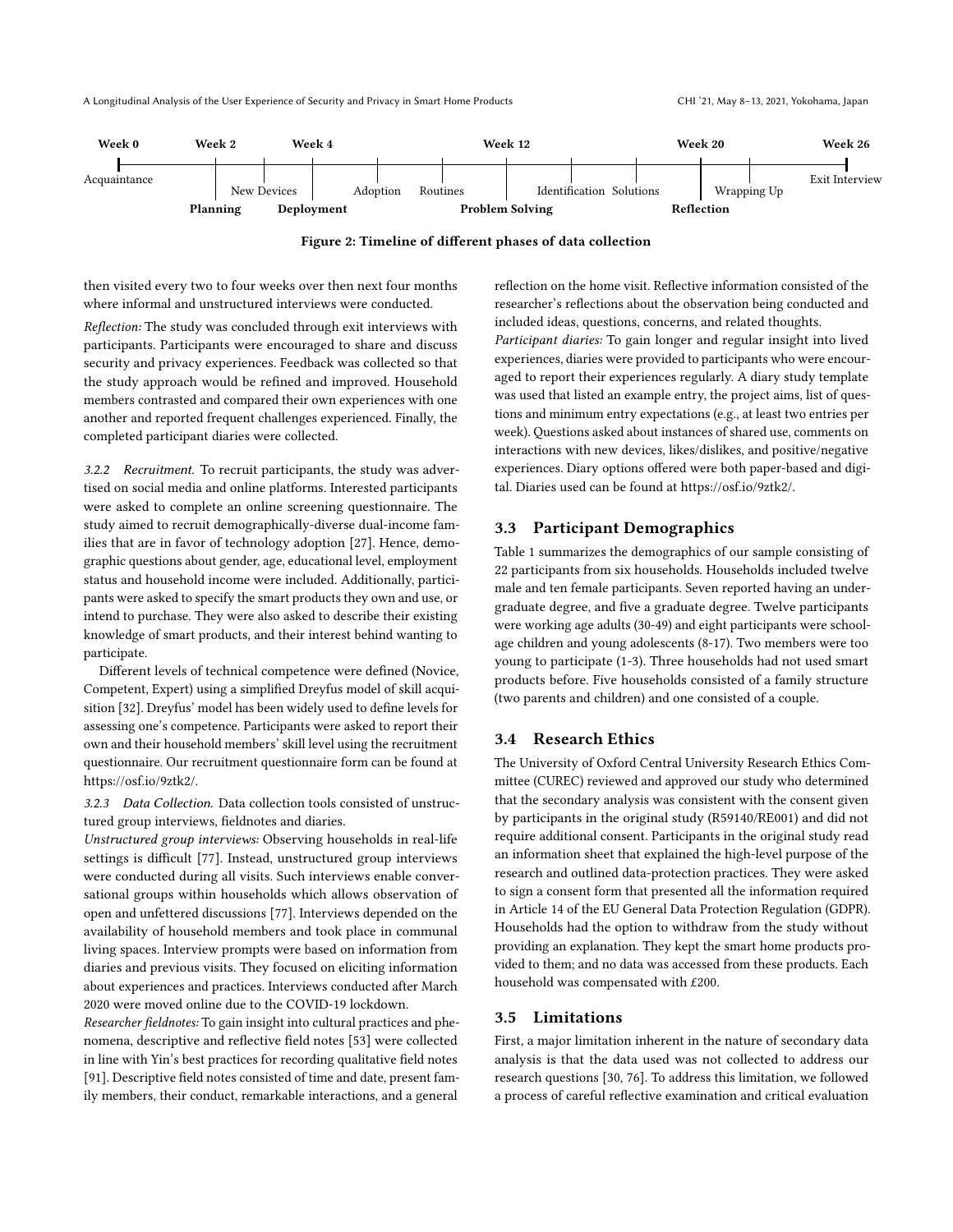<span id="page-5-1"></span>

| H#<br>(Income)                                                        | P#                                                             | Age                                                                        | <b>Alias</b><br>(Gender)                                              | Occupation                                                                                                 | Role                                                 | Education                                                                                       | Competence                                                                | <b>Smart Home Devices</b>                                                                                                                                                                                                               |
|-----------------------------------------------------------------------|----------------------------------------------------------------|----------------------------------------------------------------------------|-----------------------------------------------------------------------|------------------------------------------------------------------------------------------------------------|------------------------------------------------------|-------------------------------------------------------------------------------------------------|---------------------------------------------------------------------------|-----------------------------------------------------------------------------------------------------------------------------------------------------------------------------------------------------------------------------------------|
| H1<br>$(E70k-E80k)$                                                   | H1a<br>H1b<br>H <sub>1c</sub><br>H1d<br>H <sub>1e</sub><br>H1f | $40 - 49$<br>$40 - 49$<br>$16 - 18$<br>$06 - 08$<br>$01 - 03$<br>$16 - 18$ | Rosa(F)<br>Jac (M)<br>Iria $(F)$<br>Peter (M)<br>Tom(M)<br>None $(M)$ | Practice Manager<br>Automotive Auditor<br>No occupation<br>No occupation<br>No occupation<br>No occupation | Mother<br>Father<br>Daughter<br>Son<br>Son<br>Lodger | Postgraduate<br>Undergraduate<br>High School<br><b>Elementary School</b><br>None<br>High School | Competent<br>Competent<br>Competent<br>Novice<br><b>Novice</b><br>Varying | 1x Smart Speaker (Amazon Echo Dot)<br>1x Smart Display (Amazon Echo Show 5)<br>1x Smart Camera (Arlo Pro Smart HomeSe-<br>curity CCTV Camera System VMS4330)<br>1x Base Station (Arlo Base Station)<br>1x Smart Television (Samsung TV) |
| H <sub>2</sub><br>$(\text{\textsterling}70k-\text{\textsterling}80k)$ | H2a<br>H2b<br>H2c                                              | $30 - 39$<br>$40 - 49$<br>$01 - 03$                                        | Monique (F)<br>Adam(M)<br>Eric (M)                                    | Comms Manager<br>IT manager<br>No occupation                                                               | Mother<br>Father<br>Son                              | Undergraduate<br>Undergraduate<br>None                                                          | Competent<br>Competent<br>Competent                                       | 1x Smart Meter (British Gas)<br>2x Smart Speakers (Google Home Mini)<br>1x Smart Display (Google Nest Hub)<br>1x Smart Camera (Arlo Pro Camera)                                                                                         |
| H <sub>3</sub><br>$(\text{\pounds}40k-\text{\pounds}50k)$             | H <sub>3</sub> a<br>H <sub>3</sub> b<br>H3c                    | $40 - 49$<br>$40 - 49$<br>$10 - 12$                                        | Carrie (F)<br>Paul $(F)$<br>Felicity (F)                              | Support Teacher<br>No occupation<br>No occupation                                                          | Mother<br>Father<br>Daughter                         | Postgraduate<br>Undergraduate<br>Middle School                                                  | Competent<br>Competent<br>Competent                                       | 1x Smart Speaker (Google Home Mini)<br>1x Smart Display (Google Hub Max)<br>1x Streaming Device (Google Chromecast)<br>1x Smart Thermostat (Tado Thermostat)                                                                            |
| H <sub>4</sub><br>$(\text{\pounds}60k-\text{\pounds}70k)$             | H4a<br>H <sub>4</sub> b<br>H4c<br>H4d                          | $40 - 49$<br>$40 - 49$<br>$10 - 13$<br>$08 - 10$                           | Carla(F)<br>Aaron (M)<br>Malte (M)<br>Ester(F)                        | UX designer<br>Media Design Teacher<br>No occupation<br>No occupation                                      | Mother<br>Father<br>Son<br>Daughter                  | Postgraduate<br>Undergraduate<br>Primary School<br>Primary School                               | Competent<br>Expert<br>Competent<br>Novice                                | 3x Smart Speaker (Home Mini, Echo)<br>1x Smart Display (Google Echo Show 5)<br>1x Smart Camera (Arlo Pro Camera)<br>1x Smart Light (Philips Hue)<br>1x Smart Television (Samsung TV)                                                    |
| H <sub>5</sub><br>$(E70k-E80k)$                                       | H <sub>5a</sub><br>H <sub>5</sub> b<br>H <sub>5c</sub><br>H5d  | $40 - 49$<br>$40 - 49$<br>$08 - 10$<br>$06 - 08$                           | Frank $(M)$<br>$\text{Cassie}$ (F)<br>Donald (M)<br>Fabian (M)        | <b>Innovation Manager</b><br><b>Furniture Restoration</b><br>No occupation<br>No occupation                | Father<br>Mother<br>Son<br>Son                       | Postgraduate<br>Undergraduate<br>Primary School<br>Primary School                               | Expert<br>Expert<br>Competent<br>Novice                                   | 2x Smart Speakers (Amazon Echo, Pure)<br>1x Smart Display (Amazon Echo Show 5)<br>3x Streaming Device (Apple TV, Samsung)<br>2x Smart Lights (Philips Hue bulbs)<br>2x Smart Thermostat (Tado)                                          |
| H <sub>6</sub><br>$(\text{\pounds}100k-\text{\pounds}150k)$           | H <sub>6</sub> b                                               | H6a 30-39<br>$30 - 39$                                                     | Tobias (M)<br>Sylvie (F)                                              | <b>Innovation Director</b><br>Midwife                                                                      | Husband<br>Wife                                      | Postgraduate<br>Undergraduate                                                                   | Expert<br>Novice                                                          | 1x Smart Display (Amazon Echo Show 5)<br>1x Streaming Device (Apple TV 4K)<br>2x Smart Bridge (Tado, Philips Hue)<br>4x Smart Plug (WifiPlug Home 2.0)<br>8x Smart Switch/Bulb (Philips Hue)                                            |

Table 1: Participant Demographics

of the data to ensure a match between our research questions and the existing data.

Second, the data collected might not have captured all aspects of the experience of security and privacy. Had we explicitly gathered the data, more population subgroups and geographic regions may have been considered; which might have made security and privacy experiences more apparent.

Third, not every author was involved in the original study or data collection process, and as a result some were not aware of the nuances of the collected data or the rich detail of the observed socio-cultural phenomena. To address this limitation, we jointly performed our study analysis with the researcher that collected the data in the primary study (who provided study-specifc nuances and insights in the data collection process). We also consulted with other investigators from the original study to ensure our analysis was a valid interpretation of the original study's data.

## <span id="page-5-0"></span>4 RESULTS

In this section, we present our fndings. We discuss our key themes: the experience of privacy (Section [4.1\)](#page-5-2), the experience of security (Section [4.2\)](#page-7-0) and technology repurposing (Section [4.3\)](#page-8-0).

## <span id="page-5-2"></span>4.1 The Experience of Privacy

We use the term 'experience of privacy' to refer to a person's privacyrelated perceptions and responses that result from the use or anticipated use of a product, system or service. Participants' privacy experiences consisted of feelings of intrusiveness (Section [4.1.1\)](#page-5-3),

tracking concerns (Section [4.1.2\)](#page-6-0), and privacy management (Section [4.1.3\)](#page-6-1).

<span id="page-5-3"></span>4.1.1 Intrusiveness. Intrusiveness was experienced by the discovery and use of cameras and microphones.

Cameras: Participants (n=10) expressed concerns over security cameras (e.g., Arlo Pro) and smart display cameras (e.g., Echo Show 5). In H1, Jaco H1b and Iria H1c were concerned after discovering a camera in an Echo Show 5; but they were reassured by Rosa H1a who said that the camera can be muted anytime. In H4, Carla H4a and Aaron H4b installed smart displays in diferent rooms in the house to increase utility and connectivity. However, they were worried about the ones placed in sensitive locations (e.g., bedroom, bathroom). Aaron H4b stated it was 'unethical' to add cameras in children's bedrooms. He explained: "You realize that some people literally have one of those in their children's bedrooms watching their children sleep, you know. [...] That is really creepy." However, Aaron H4b placed an Arlo Pro security camera at the front entrance door because he did not consider it to be a private space (see Figure [1a](#page-0-0)).

Microphones: Participants (n=3) expressed privacy concerns over microphones found in smart speakers (e.g., Amazon Echo, Google Home) and displays (e.g., Echo Show 5) due to their always-listening capabilities. In H1, Iria H1c explained that she mutes her Echo Show during sleep: "I put it on the 'do not disturb' one so when you press it, the red light comes on. And I do not know, it could still be listening." In H3, Carrie H3a was worried the device would listen to her conversations. She wrote in her diary: "I also wondered how much of what I was saying was being captured and passed on,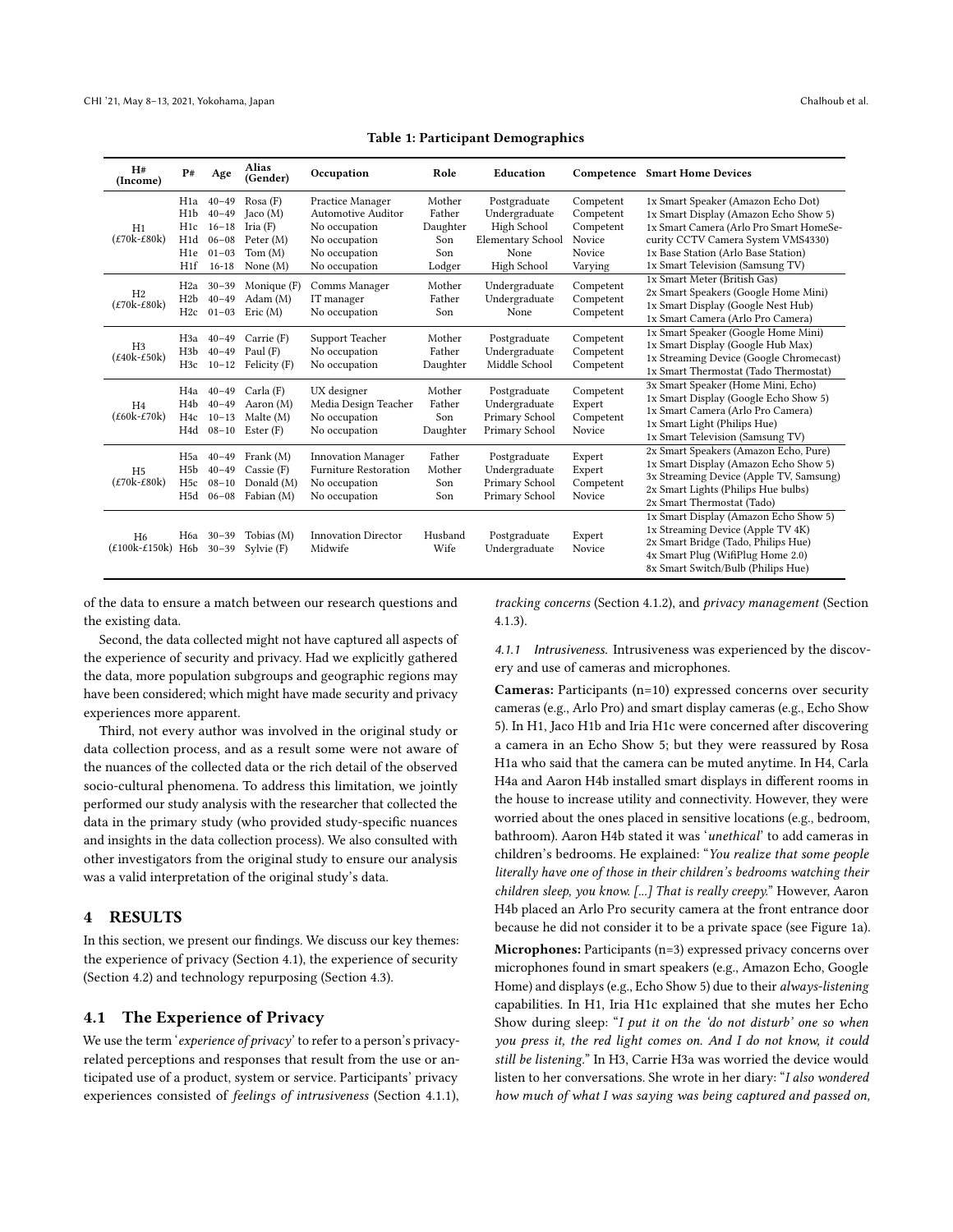<span id="page-6-2"></span>

| Deployment: Week 9 | Deploγment: Week 9 | Use: Week 18   | Use: Week 22 | Use: Week 22  | Troubleshoot: Week 26 |
|--------------------|--------------------|----------------|--------------|---------------|-----------------------|
|                    |                    |                |              |               |                       |
| Installing Echo    | Discovering        | Concerns       | Taping       | Losing        | Accepting             |
| Show in Bathroom   | Built-in Camera    | and Discomfort | Camera       | Motion Sensor | Disadvantage          |
|                    |                    |                |              |               |                       |

Figure 3: Timeline illustrating H4's privacy experiences with the Echo Show 5 over time

including things I wasn't saying to the Google Home." In H2, Adam H2b was initially 'scared' of using Google Home speakers but later 'felt comfortable' because he 'had the control to stop it' through the physical-mute button.

<span id="page-6-0"></span>4.1.2 Tracking. Participants (n=5) were worried about tracking of their behavior and activities by manufacturers (e.g., Google, Amazon). In H1, Rosa H1a read on Mumsnet – a forum website for parents – an article claiming that Alexa is tracking all household activities. She believed that the manufacturer was listening to the household's conversations to target them with advertisements. She said: 'I think they are listening to us.' Jaco H1b echoed Rosa H1a's belief and added that private companies (e.g., Amazon) cannot be trusted. In H2, Adam H2b feared that his Google Home might create an 'invasion of privacy' and 'start throwing adverts'. In H4, Aaron H4b was concerned that the Echo Show 5 was displaying targeted and personalized advertisements after fnding news and advertisements that could not be hidden.

<span id="page-6-1"></span>4.1.3 Management of Privacy. We describe how privacy experiences were managed below:

4.1.3.1 Privacy Experiences. Participants managed negative privacy experiences (e.g., intrusiveness) and needs through a three-step process of (i) developing awareness of data collection, processing and use (ii) making decisions based on risks and benefts, and (iii) taking action through behaviors and attitudes.

Awareness: Awareness refers to a user's attention and cognition in relation to the control, use, and disclosure of personal data. Participants (n=9) developed privacy awareness through learning (i) how their personal data is processed and used, and (ii) which personal information is received by companies (e.g., home presence, activities). In H4, Aaron H4b enabled the 'Follow-Up Mode' feature on Amazon Alexa which allows for successive requests without repeating the wake word; but he was worried about recordings of his private conversations (see Figure [1d](#page-0-0)). He said: "The issue with this is that more of our private conversations have the potential to be recorded." In H2, Adam H2b was concerned that his Google Home data would be 'mined' and 'exploited' for the provision of free services (e.g., Google Assistant).

Decision making: Decision making refers to a user's process of making privacy-related decisions. Participants(n=8) made decisions based on weighing risks and benefts. In H4, Carla H4a and Aaron H4b believed that providing personal data (e.g., home footage) to the Arlo Pro security camera was required to receive useful and personalized services (see Figure [1b](#page-0-0)). Carla H4a said: "If you want to give people good services and personalization, you need their data." In H3, Carrie H3a was prompted to provide her home address

to the Google Home during setup to be able to query for local places, weather, and time. Unwilling to provide her home address, Carrie H3a provided the address of a nearby street instead; which protected her address without hindering the ability to query for local information.

Action: Action refers to the privacy behavior and attitude of users. Participants' (n=12) action consisted of (i) using physical privacy controls and (ii) managing personal information. Physical privacy controls strongly alleviated concerns of monitoring, listening and tracking. In H4, the camera of an Amazon Echo Show 5 placed in the bathroom created privacy concerns (see Figure [1f](#page-0-0)). Aaron H4b enabled the built-in camera shutter which provided assurance. He explained: "It physically puts something in front of it, so actually it is perfectly safe to have it in a bathroom" (see Figure [3\)](#page-6-2). In H3, Carrie H3a covered the camera of the Google Hub Max with a sticker. Moreover, personal data (e.g., audio logs, video footage) collected by smart products were reviewed and often deleted. In H4, Aaron H4b reviewed the audio history stored by Alexa's mobile application and confgured his audio history to be periodically deleted.

4.1.3.2 Management of Consent. Privacy concerns were managed through consent preferences (e.g., privacy permissions). Consent management was inconsistent: granting consent (e.g., H1) was straightforward, but withholding consent (e.g., H3, H4) caused detriment and prompted reconfguration of consent preferences (see Figure [4\)](#page-7-1).

Granting consent: Participants (n=10) consented to providing some of their personal data during setup and use. Granting consent was a quick and efortless experience among users. In H1, Rosa H1a and Jaco H1b granted consent during setup of the Echo Dot and the Echo Show 5, and did not revisit their preferences later during use.

Withholding consent: Participants (n=4) withheld consent by explicitly rejecting smart home privacy permission requests. In H2, Adam H2b refused to provide 'fnancial details' to Amazon Echo. Some permission requests were unspecifc (e.g., vaguely worded, confusing terminology) and unjustifed. In H3, Carrie H3a rejected permission requests to access her mobile phone's storage, calendar data and contact details as she did not see the need. In H4, Carla H4a was puzzled when prompted to save audio interactions inside 'Web & Activity' tracking in her Google account. In H3, Felicity H3c was confused when asked to enable personalisation and provide contact details while setting up Spotify on her Google Home. She asked: "Do you think we should [say] no thanks? Do we really need all this?"

Managing consent: Participants (n=2) managed their consent settings through preference-management tools. Some settings were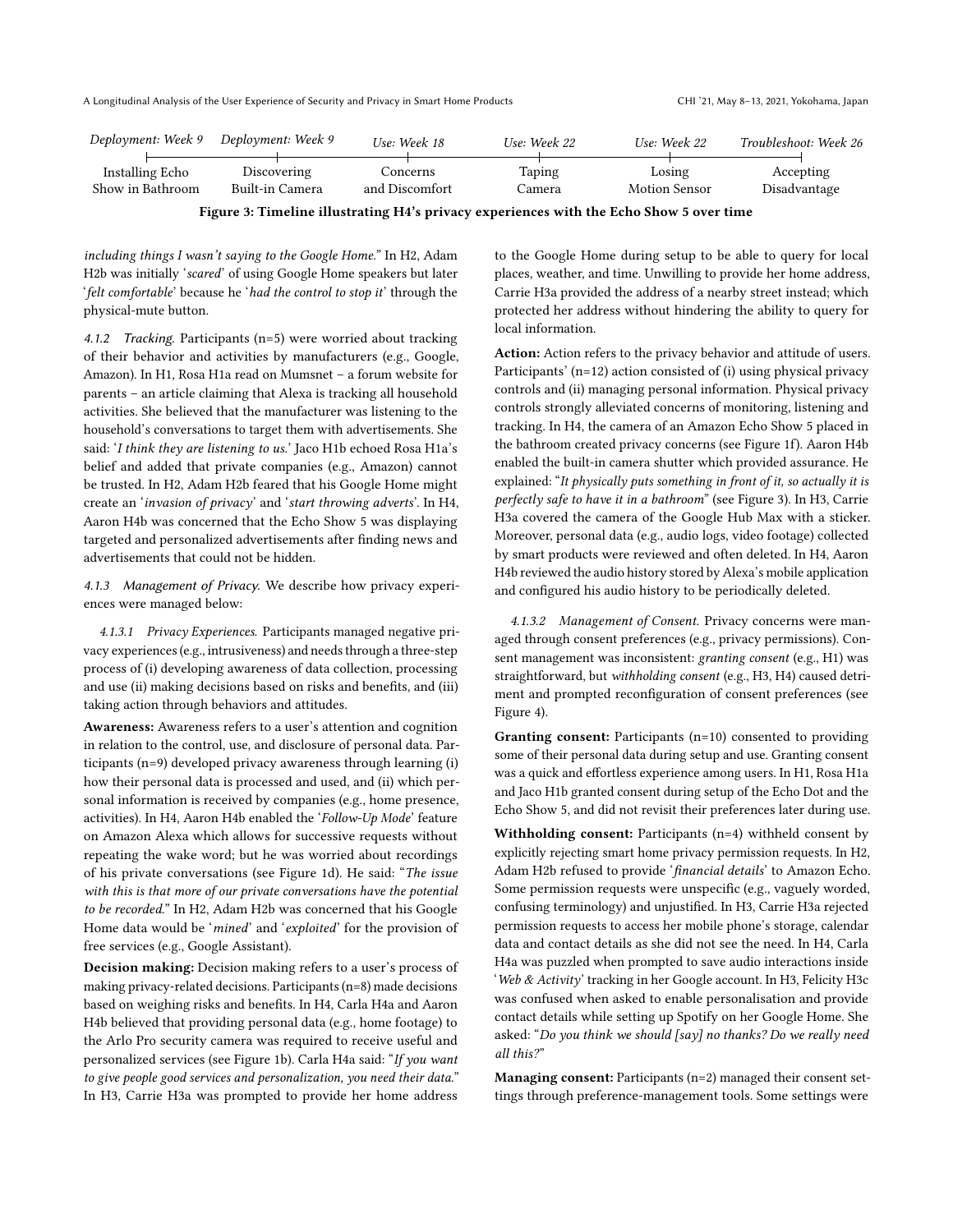<span id="page-7-1"></span>

| Setup: Week 2                   | Setup: Week 2                        | Setup: Week 2                 | Use: Week 10                | Troubleshoot: Week 11        | Learn: Week 15                   |
|---------------------------------|--------------------------------------|-------------------------------|-----------------------------|------------------------------|----------------------------------|
| Setting Up and<br>Configuration | Unspecific and<br>Uninformed Consent | Refusal to<br>Provide Consent | Detrimental<br>Consequences | Providing<br>Minimal Consent | Consenting<br>to Avoid Detriment |
|                                 |                                      |                               |                             |                              |                                  |

Figure 4: Timeline illustrating H3's consent experiences with the Google Home over time

difficult to find or non-existent which prevented participants from managing consent as needed. In H3, Carrie H3a was unable to withhold consent for certain data collected when confguring her Google Home device. Instead, she was only informed of the data collected. She said: "It did not give me an option to decline, I do not think. It has just given me information." In H4, Carla H4a was frustrated over her inability to fnd privacy settings in her device.

Detriment from withholding consent: Participants (n=2) faced problems from withholding consent. Some were unable to set up products or use certain features. In H3, Carrie H3a was unable to set up her Google Home because it required 'location services' on her Android phone to be enabled; a location tracking feature that Carrie H3a refused to activate. She said: "I do not really want somebody following me around where I am going all the time.' Moreover, Carrie H3a refused to enable 'Web & Activity' tracking when setting up a Google Nest Mini. As a result, she was unable to play music on the device as streaming required 'Web  $\&$  Activity' tracking to be activated [\[33\]](#page-12-35). In H4, Aaron H4b obscured the camera of the Echo Show (see Figure [3\)](#page-6-2) using a built-in physical shutter. However, Aaron H4b lost access to the device's motion detector, which used the camera to function to wake up the device when someone was in range.

Troubleshooting consent: Participants that experienced detriment from withholding consent revisited their preferences. In H3, Carrie H3a revisited her privacy settings and activated 'Web & Activity' tracking to be able to stream music. She said: "You have to be willing for some kind of data to be collected. [...] We cannot do anything about that otherwise we lose YouTube." Carrie H3a also temporarily enabled location services to set up her Google Home. Over time, Carrie H3a learned to automatically consent to 'Web & Activity' tracking when setting up Google Home devices.

## <span id="page-7-0"></span>4.2 The Experience of Security

We use the term 'experience of security' to refer to a person's security-related perceptions and responses that result from the use or anticipated use of a product, system or service. We describe security experiences below:

<span id="page-7-2"></span>4.2.1 Security Experiences. We report observed security experiences below:

Registration: Registration refers to the process that creates a new user's identity, that can be used to provide access to smart home products. Registration experiences consisted of creating accounts (i) directly by providing a valid email address and creating a password or (ii) through linking social media accounts (e.g., Facebook, Twitter). Frustration with registration was experienced by some

participants. In H1, Rosa H1a was annoyed with seemingly 'forced registration', where she had to register for an account before using devices. She explained: "Oh my god, this is already boring me. You should be able just to try it without having to register for an account." In H3, Carrie H3a was confused when trying to register for an account for the Tado thermostat prompting her to email customer support to receive help.

Authentication: Authentication refers to the process that confirms a user's identity and provides them access to smart home products. Authentication experiences mostly consisted of using a combination of emails, usernames and passwords (n=11). Password fatigue was experienced by participants (n=4) who were required to remember an excessive number of passwords as part of their daily routine. In H1, Rosa H1a was frustrated after being unexpectedly prompted to create and remember multiple passwords. She said: "What kind of world do we live in that it is so complicated that you need a username and a password for nearly everything you want to do?" Similarly, in H6, Tobias H6a was frustrated with the high number of accounts the household was using. He explained: '*I would prefer not to have* multiple accounts because I will just forget. [...] You are speaking to someone who forgot their Dropbox password last week."

Authorization: Authorization refers to the process that verifes a user's privileges or permissions against specifc actions in a smart home product. Authorization experiences consisted of exploring and using family sharing features across smart home products (n=8). For some participants, family sharing features (e.g., Amazon Household, Nest Family Accounts) were confusing, difficult to set up and did not work as expected. In H4, Carla H4a and Aaron H4b set up Amazon Household to share free shipping, purchases, and other benefts across their accounts. However, Carla H4a was not able to share audio-books. She said: "We linked our Amazon accounts together, we got this family thing. It was too confusing [...] I cannot really listen to my audio books; which I would like to do." In H2, Monique H2a and Adam H2b needed to sync their Arlo Video Doorbell with their mobile phones; however, it was difficult to set up the feature. As a result, Adam H2b used his own account on both mobile phones instead of setting up permissions.

Security threats: Security threats refer to potential violations of security vulnerabilities that result in unwanted impact, such as harm or theft of sensitive data. Participants (n=6) learned about security threats from external sources (e.g., forums, news). In H2, Adam H2b learned from a forum about potential security threats associated with Arlo security cameras. He also discovered ways that landlords had exploited smart controls associated with smart heating systems. In H6, Tobias H6a read online about news articles describing Ring security cameras as vulnerable and discussed his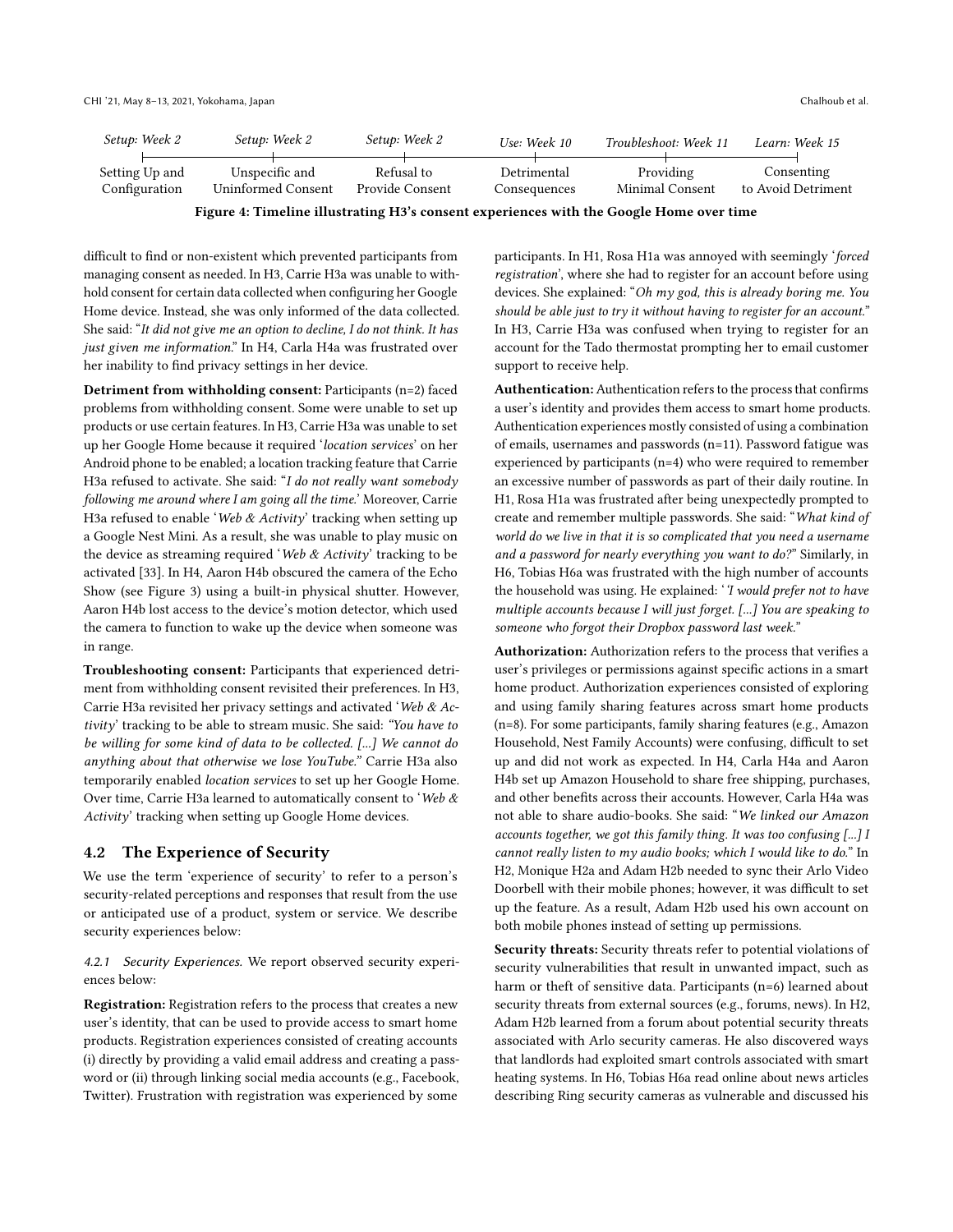<span id="page-8-1"></span>

| Primary Use: Week 1 | Repurposing: Week 3 | Repurposing: Week 6 | Repurposing: Week 6 | Implications: Week 15                                                                                   | Implications: Week 18 |
|---------------------|---------------------|---------------------|---------------------|---------------------------------------------------------------------------------------------------------|-----------------------|
|                     |                     |                     |                     |                                                                                                         |                       |
| Protecting          | Deriving            | Parental            | Parental            | Privacy                                                                                                 | Loss of               |
| Household           | Entertainment       | Monitoring          | Tracking            | Intrusiveness                                                                                           | Device Control        |
|                     |                     |                     |                     | Placed F. Time Hotel Hookmath a 114), account of James of the Aule Day of contract control computations |                       |

Figure 5: Timeline illustrating H1's repurposed use of the Arlo Pro security camera over time

concerns: 'I don't know if you saw on the news that these things were all hackable?' In H2, Rosa H1a learned from mumsnet, a forum website, that cyber criminals could turn an Amazon Echo into an eavesdropping microphone.

Security breaches: Security breaches refer to incidents that result in unauthorized access to secure, private or confdential information to an untrusted environment. One participant experienced a security breach (n=1) while other households were concerned about security breaches (n=4). In H6, Tobias H6a was alerted that his password was compromised when setting up a smart home product. He said: "It has a list of compromised companies or sites, and so it tells you: 'Look, this company has had a data breach. You might want to change your password". In H2, Adam H2b raised security breach concerns regarding the household's Google Home Mini. He said: "It was just the kind of general [fear] like oh, you know, if it will be hacked, there will be people looking to hack this straight away." Similarly, Aaron H4b in H4 said he is 'paranoid' in installing smart home products with cameras in bedrooms due to data breaches targeting security features cameras.

4.2.2 Management of Security. We report password management (e.g., storage) and security update experiences.

Password creation: Participants were prompted to create passwords during the registration process (see Section [4.2.1\)](#page-7-2). Participants (n=2) found some password policies to be complicated and confusing. In H3, Felicity H3c was confused with password instructions prompting her to create a "strong" password without offering password complexity guidance and recommendations. Felicity H3c said: "I wonder what a strong password is. [...] How do you make a strong password?" Further, in H4, Carla H4a was confused when prompted to create a new password when setting up an Amazon Echo device. She was unsure whether her existing password from her Amazon account would work.

Password storage: Participants (n=3) used password managers and physical notebooks to store a large number of distinct and complex passwords. Diferent password managers were incompatible among products and caused inconsistent password synchronization. For instance, in H6, smart home products produced by diferent manufacturers (Amazon and Apple) prompted Tobias T6a to use two password managers: 1Password and Apple's Keychain Access. However, the password managers were incompatible causing frustration when Tobias T6a tried to authenticate to a Ring device. Tobias H6a explained: "I think it [1Password] conficts with the inbuilt password manager, so even though having a password manager, signing up to something like Philips, or whatever it may be [...], it is trumped by Apple's own one. So you have to hit 'No', and then

every time you use 1Password to auto-fll it asks whether you want to update the in-built one." In H1, Rosa H1a and Jaco H1b stored their passwords on a physical notebook. Rosa H1a did not trust the security of password managers while Jaco H1b found the approach handy when passwords could not be remembered.

Password reset: Participants (n=2) used password recovery features that allowed them to reset their passwords via their email address and other related information. Some password reset interactions caused frustration due to unclear instructions. In H3, Felicity H3c was not able to reset her forgotten password for Tado thermostat's application due to poor self-service password reset instructions. Felicity H3c explained: "If I can remember my password. [...] And then you can set it like that and change it and I can not remember how to do that."

Security update management: Security updates refer to widely released fxes for product-specifc, security-related vulnerabilities. Participants (n=2) had both positive and negative experiences managing smart home security updates. In H6, Tobias H6a was satisfed with automated security updates installed on his Ring doorbell. He said: "They released this software and I thought, 'Let's just see if ours has updated automatically and it had so I was quite impressed with that." In contrast, in H2, Adam H2b was frustrated with frequent security updates that required manual confguration and interrupted video playback on the Amazon Fire Stick. He explained: "It took me maybe ten or so times to get the devices to connect, and there was lots of frmware updates."

## <span id="page-8-0"></span>4.3 The Experience of Technology Repurposing

Technology repurposing refers to the use of technology for a purpose other than its original intended use. We report how smart products were repurposed for parenting and entertainment; and discuss security and privacy implications.

4.3.1 Repurposing Uses. We report the repurposing uses for parenting and entertainment (see Figure [5](#page-8-1) and Table [2\)](#page-10-0).

Parenting: Some products brought for entertainment and home security were repurposed for parenting. Participants (n=6) used smart home products to monitor and track minors' online and ofine activities. In H1, Jaco H1b and Rosa H1a used the footage recorded by security cameras to monitor their children's activities. Jaco H1b told Iria H1c that he is constantly worried about her safety. In H4, Carla H4a used smart lights to track her children. She wrote in her diary: "[The lamp] seems to be up and working again. I'm defnitely relying on it to track the kids." In H4, Aaron H4b changed the wake word from 'Alexa' to 'Computer' to control Malte H4c's use of the Echo device. In H3, Carrie H3a expressed concerns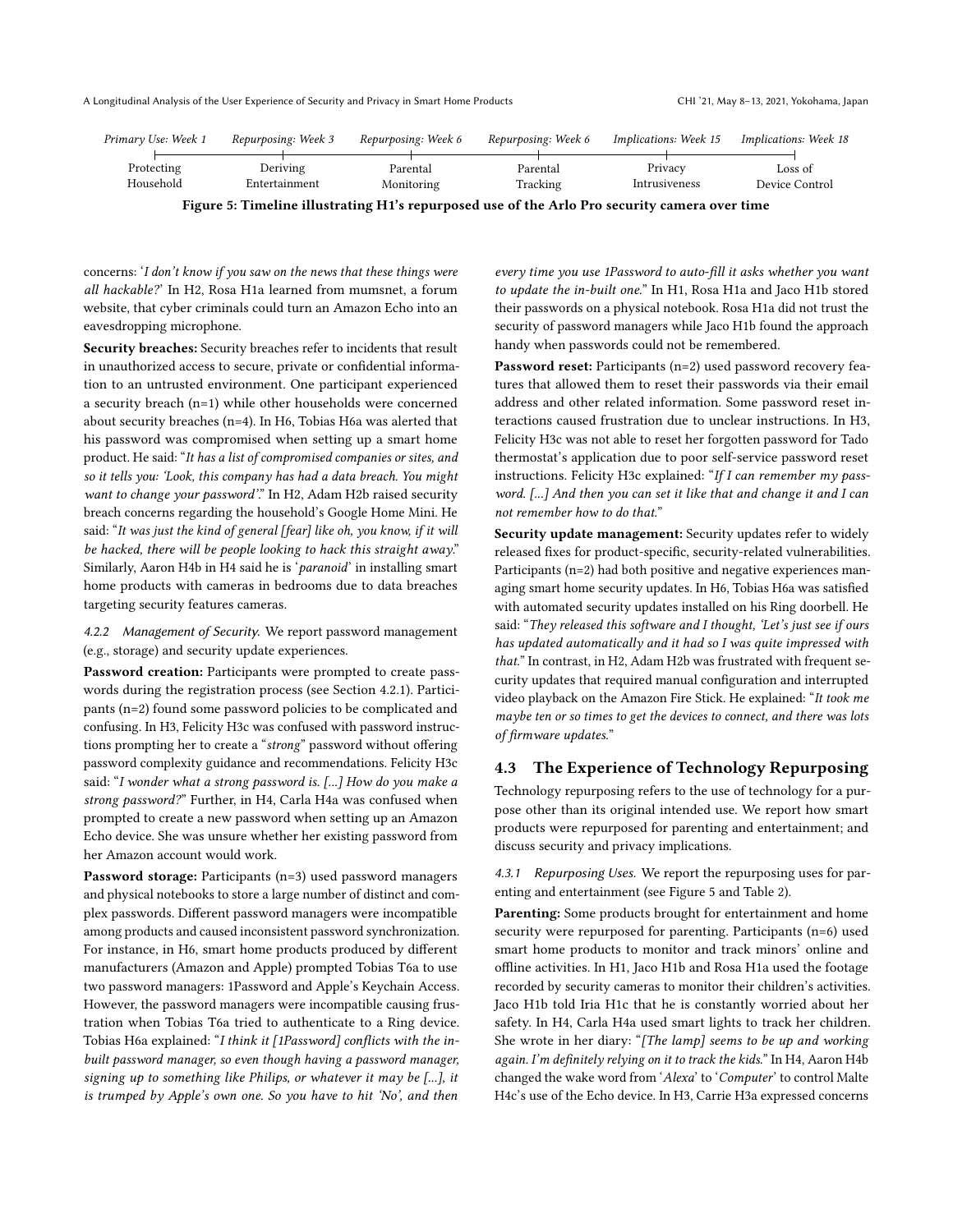over Felicity H3c's access to the Google Home after the device told her: 'Your friendship keeps me warm'. Carrie found Google Home's response to her daughter Felicity H3c inappropriate. As a result, she was concerned about her daughter's safety.

Entertainment: Participants (n=4) used smart cameras to derive entertainment from recorded footage. In H4, households used smart cameras as a means of 'nature spotting'. Aaron H4b pointed his Arlo Pro camera at a birdhouse to record baby birds (see Figure [1b](#page-0-0)). In H1, households regularly reviewed camera footage to watch and share memorable moments and family activities. Rosa H1a shared interesting moments with other household members while Jaco H1b monitored the footage for entertainment. He said: "I was excited to see what's going on and who's going to come [...] And I was seeing some cars and catching some cars, and then I just started inside the house, and they [children] just leave home to go school. I really cheer for that. It's really good stuff."

4.3.2 Security and Privacy Implications. We discuss the implications of repurposing: intrusiveness and loss of control.

Intrusiveness: Participants (n=3) experienced privacy concerns and intrusiveness in repurposed smart home devices. In H1, tension arose between Iria H1c and her mother Rosa H1a. Rosa H1a said the camera footage can be used to catch "Iria coming [home] with someone" while Iria H1c perceived the smart cameras as intrusive and invasive of her personal privacy. She said: "Everyone in our year, in my year, literally knows where we live. And all the boys love to cycle past our house. And they will always knock and come and say, 'Hello' to me, so they are just worried." In H6, Tobias H6a turned smart cameras into a live streaming feed to observe the cat remotely while being away. However, his wife Sylvie H6b felt that her private life had been violated after Tobias H6a provided stream access to his mother. She explained: "Tobias rigged up a camera so that we could observe what the kitten was doing when we were not in, and we could access it using a web link, and Tobias gave the link to his mum. So his family members, mum could then observe the cat plus us."

Loss of control: Participants felt (n=3) loss of control over their personal data in repurposed smart home devices. In H1, Iria H1c was unable to remove video footage from smart cameras because her parents refused to provide password access to her. Jaco H1b worried that Iria H1c would delete footage and said: "I do not want to give it to her, I want to keep it for me." In H4, Carla H4a and Aaron H4b received activity notifcations over applications installed by Malte H4c on smart devices. Malte H4c knew his activity had been tracked and controlled. He was unable to take control and told his parents: "You have been deleting all my games. [...] You have lied to me, you say that you have nothing to do with it."

## <span id="page-9-0"></span>5 DISCUSSION

#### 5.1 Privacy Design

5.1.1 Intrusiveness and tracking: Our fndings on user concerns with intrusiveness and tracking confrm previous research by Nguyen et al. [\[63\]](#page-13-33) who found that smart home users feel too watched (for camera-enabled devices) or too listened to (for voice-enabled devices). While most of the experiences from our participants revolve around data directly collected by the devices, data inferred from those collected by the devices can be even more intrusive [\[65\]](#page-13-34). For instance, continuous recording and retention of data can be used to infer physical information about the user's home (e.g., location data), and behavioral patterns in the home (e.g., when people wake up, take a shower, leave for work, return from work, go to bed, receive visitors, who the visitors were, and many more). Companies are not mandated to reveal what inferences they make from the data and for what purposes. Without such details, it is hard for users to know the kinds of inferences that will or can be made and to negotiate allowable use. Users are left to speculate about this (e.g., Carrie H3a speculated that Bluetooth can be used by manufacturers to locate her, hence she turned it off).

Our results suggest that it is the perception of effectiveness of controls that improves the experience of privacy and assurance. Smart home devices must be designed to give users control over the functional elements of a device, but also assurance that privacy features are efective in enabling the user to achieve their expectations. Not all privacy features provide the same efective assurance. In H4, Echo Show 5's physical camera shutter was perceived to be highly efective, and provided enough privacy assurance that it was kept in the bathroom. Malte H4c explained: "People do actually hack on it [...] where in fact they can still take pictures but it will just be a black screen." In contrast, Iria H1c pressed the 'mute' button on an Amazon Echo, but was not reassured it was no longer listening despite the device showing a red indicator confrming that the microphone is muted. As a result, simple physical privacy protections may prove more convincing and provide a greater degree of assurance as their protective efect can be perceived directly. In contrast, settings, data use policies, warning lights, and other intangible controls may be perceived as less efective.

5.1.2 Consent management: Our results also highlight the importance of improving the design of consent management. They reveal that the life cycle of consent can change over time (see Figure [4\)](#page-7-1): users can withhold - grant - revoke - amend consent as they see ft at diferent times of product use and for diferent reasons and purposes (e.g., Carrie H3a temporarily granted access to her location). User needs are usually not static and fnal; an unwanted service today can become critical tomorrow. The dimension of time should be explicitly designed for privacy consent management and allow users to revisit granted permissions (e.g., breach notifcations can invite users to revisit their privacy settings).

Withholding consent can be an unpleasant experience, particularly in cases where users are given options to either grant consent wholesale or be denied services; or be allowed to withhold consent, but have broken features in a device/service. For example, Carrie H3a could not play music on her Google Home because she withheld consent to 'Web & Activity' tracking: a feature that collects queries and device activity across Google apps and services. As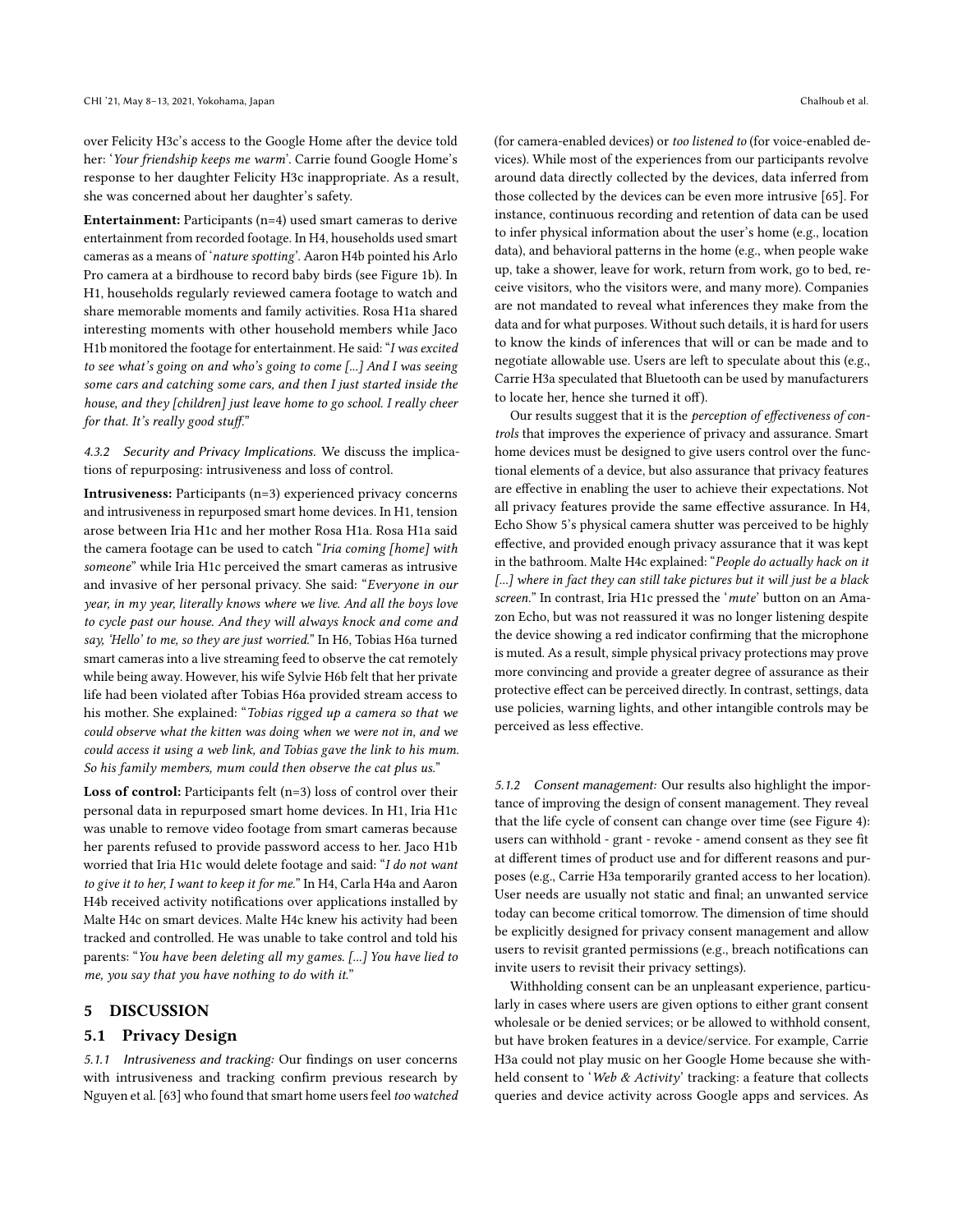<span id="page-10-0"></span>

| Household      | Product         | Planned Use                        | Repurposed Use                 | Security/Privacy Implications  |
|----------------|-----------------|------------------------------------|--------------------------------|--------------------------------|
| H1             | Smart Camera    | Automation, Security               | Entertainment, Parenting       | Loss of Control, Intrusiveness |
| H <sub>2</sub> | Voice Assistant | Entertainment, Communication       | Well-being, Education          | No reported implications       |
| H3             | Voice Assistant | Entertainment, Education           | Well-being, Control            | No reported implications       |
| H <sub>4</sub> | Voice Assistant | Automation, Control, Entertainment | Monitoring, Control, Parenting | Loss of Control, Frustration   |
| H6             | Smart Camera    | Home Security, Interoperability    | Streaming, Family Sharing      | Loss of Control, Intrusiveness |

Table 2: Examples of repurposed uses and implications for each household

such, Carrie H3a perceived the option to consent to 'Web & Activity' tracking as a false choice. Consent options should give users genuine choice and control; data protection regulation asserts that consent should not be bundled up as a condition of service unless it is necessary [\[45\]](#page-13-35). Google Home users have reported that 'Web  $\&$ Activity' tracking must be enabled to stream music on the device [\[73\]](#page-13-36). It was not clear to Carrie H3a why tracking was necessary for streaming, and moreover this was neither explained upfront in the consent interface nor was the failure to stream music clearly explained as consequence of withholding consent in the Google Home.

Finally, consent management is perceived to be highly unforgiving and not a safe space in which to make mistakes. In H6, Tobias H6a synced his contacts with his Echo device; but regretted his decision. He believed his action could not be undone since Amazon had already received all his contact details, and that this was irrevocable. This is fundamentally tied to the question of what happens to data that was collected when users agreed by mistake, and whether there are options for deleting this retrospectively. While the right to erasure is covered by data protection regulation [\[80\]](#page-13-37), the process is typically cumbersome and detached from the consent management process. One recommendation would be to offer a time-limited window following consent being granted during which data that has been collected by mistake is automatically erased should the consent be revoked or amended. This approach would help to provide more forgiveness in the case of mistakenly granting consent to data use.

## 5.2 Security Design

5.2.1 Password fatigue: Our results confrm the continued existence of a well-known problem: password fatigue (e.g., Rosa H1a writing her passwords on a notebook). This results in poorly chosen and excessive reuse of passwords, thereby weakening the security of the protected services [\[26\]](#page-12-36). Given the current proliferation of smart home devices (e.g., each requiring a username and password), there are higher chances that passwords will be reused on devices and services on the home network; hence compromising one account exposes other accounts. Password fatigue may also encourage users to use insecure passwords that can be cracked.

5.2.2 Authorization: We also show that authorization mechanisms (e.g., family sharing features) were not user-friendly and often not used. Some households (e.g., H3) were not aware of multi-user features (e.g., family sharing); while other households (e.g., H1) tried them but found them unsuitable. In H1, Rosa H1a and Iria H1c found that using two Amazon accounts on an Echo was inconvenient (e.g., Amazon Music did not work and required another subscription). Households that used multi-user features found diffculties in confguring them (e.g., H2 and H4 struggled to set up sharing on Amazon Household and Arlo Video Doorbell). Prior work has also shown that sharing smart home products with others can be troublesome [\[15\]](#page-12-37). A team from CNET Smart Home that performed extensive testing on smart home devices described the process of setting up multiple devices and users as 'anything but simple' and 'smart home from hell' [\[23\]](#page-12-38).

More work needs to be done to streamline the setup and management processes of authorization methods to fit the context, communal implications, and competence levels available in the home. One specifc area of concern is that product manufacturers (e.g., Apple, Amazon, Google) have diferent rules and procedures for multi-user features which can cause confusion. For instance, Apple's HomeKit does not permit owners to selectively share devices with family members whereas Amazon Household does [\[14\]](#page-12-39).

5.2.3 Interoperability: Authentication and authorization challenges in smart homes emphasize the need for coordination, consistency, and interoperability across heterogeneous smart home systems. Manufacturers need to work to align the security features across ecosystems (e.g., consistent terminology, APIs, access and identity management) in order to provide a more harmonious user experience of security in smart products. This is particularly important given that – unlike in professional settings – the home user population does not typically rely on qualifed professional staf and supporting technology to procure, confgure, maintain, and deal with problems or incidents in smart products. As a result, the experience of security is critically dependent on the quality of UX design in smart products across the whole ecosystem.

# 5.3 Designing for Technology Repurposing and Misuse

5.3.1 Technology repurposing: Our results indicate that smart home products were repurposed in fve households. Smart home camerasthat were originally intended to protect the household from burglary and vandalism were repurposed for parenting and entertainment. Conversely, smart lights that were originally intended for lighting control were used as a deterrent against burglary (e.g.,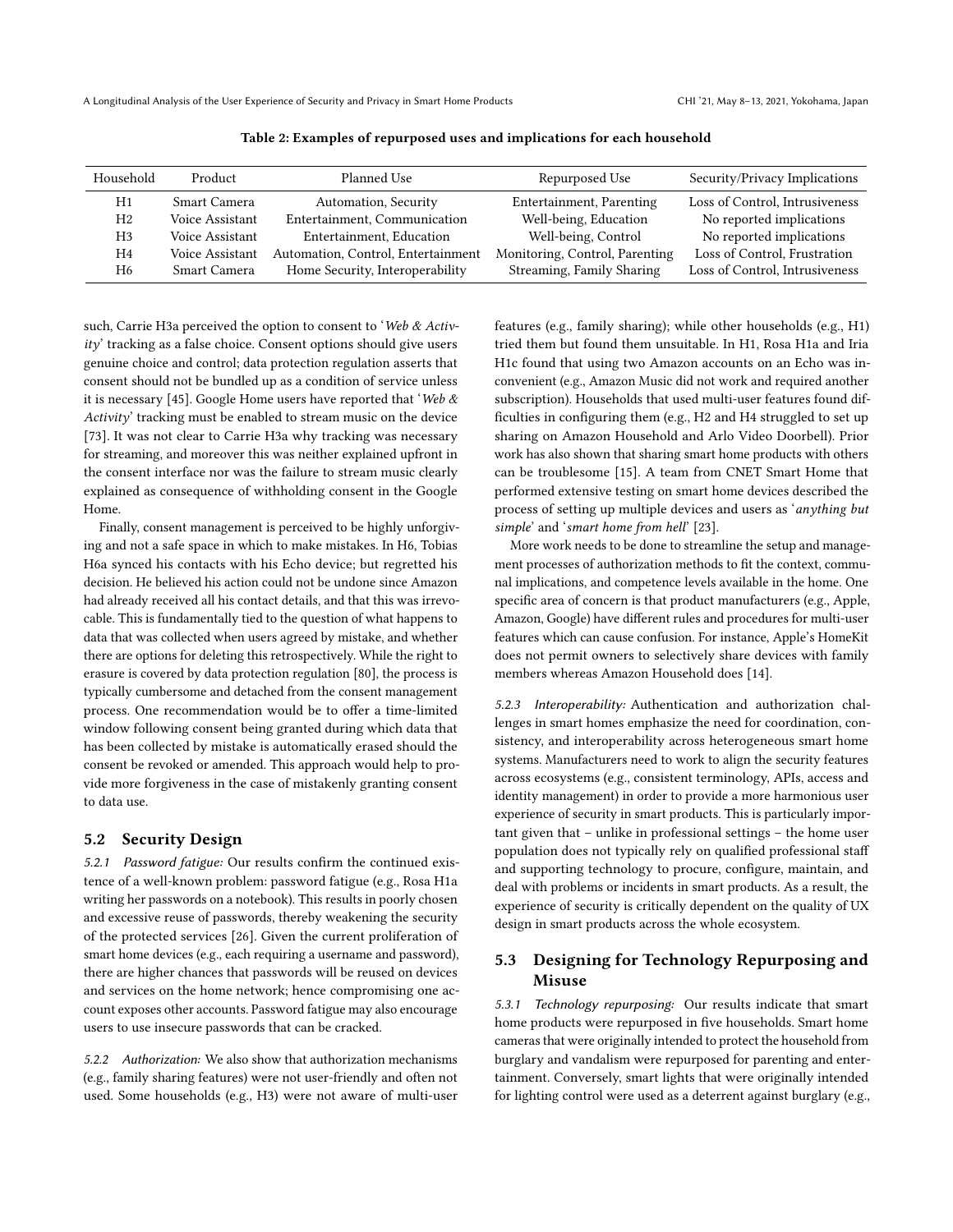making the house appear to be occupied while inhabitants were away).

Smart lights have been previously susceptible to numerous attacks. For instance, an attack was able to remotely leak data from smart lights from a distance of 100 meters using cheap and readily available equipment [\[71\]](#page-13-38). In contrast, the intrusive nature of smart cameras can make them susceptible to misuse and even abuse. Researchers have argued that smart home cameras can be exploited and facilitate domestic abuse by controlling and monitoring victims [\[54,](#page-13-39) [93\]](#page-14-0). In response to these on-going threats, smart home manufacturers (e.g., Google) have introduced large counter-abuse teams. Those teams are often reactive, relying largely on users to report misbehavior [\[75\]](#page-13-40). Given the diversity, immaturity, complexity of smart homes and the inconsistencies surrounding security and privacy experiences, we argue that a more proactive approach is also needed.

Designers should improve their understanding of audiences and contextual uses of smart home products to be able to ground and anticipate how their technologies might be repurposed. This would allow them to accommodate for the additional uses and negative consequences of smart home technologies. Designers should be aware of potential imbalances, interests, and tensions among cocohabitants which might cause confict (e.g., conficts between parent and child or arising from an abusive partner).

In a typical household, smart home administration models provide total control and agency to individuals users (e.g., often the ones who set up these devices) over other users. As a result, a power imbalance between users can be exploited which can curtail both the visibility of misuse and the opportunities for remedial action. This model of control may not be best suited to the home, and alternatives may prove to be fruitful areas of investigation. For example, some features of smart home products might be protected through a dual control process, which would require two users to cooperate in order to gain authorized access to a smart home product. These would require the cooperation of two individuals in the household and provide an impediment to a single individual misusing their access; however this comes at the cost of convenience and would only be suitable for infrequent and high-value access.

5.3.2 Threat intelligence: Another option is for designers to research threat intelligence and understand how adversaries are misusing smart products to design and provide educational material at relevant times (such as during confguration choices, or provided in response to attempted misuse or breaches). For instance, when smart camera footage is being reviewed, a notifcation could be sent to all enrolled devices and accompanied by a visible light on the cameras as a means of notifying users that someone is accessing the footage. Designers can then provide additional information through the notifcations detailing how such footage can be misused by attackers – both foreign and domestic.

A summary of the major contributions of this paper and how they relate to existing work can be found in the appendix in Table [3.](#page-15-1)

## <span id="page-11-0"></span>6 CONCLUSION

Despite growing at double-digit rates across the globe, smart home devices still routinely sufer from consumer privacy and security problems. In this paper, we have presented a longitudinal view of smart home security and privacy experiences from the secondary analysis of a six-month ethnographic study of six UK households. We found the experience of managing security and privacy to be inconsistent. We also found that repurposed smart home products introduced negative security and privacy efects(e.g., intrusiveness). Based on our fndings, we conclude with design recommendations:

Improve the experience of consent processes: The design of data use consent needs to consider the experience of changes over time (e.g., granting, revoking and amending consent), the experience of withholding consent, and how the experience of making mistakes can be made more forgiving.

Forecast and plan for the consequences of technology repurposing: Technology repurposing can bring benefts, but can also introduce new security and privacy threats. Designers should develop knowledge of the risks and threats of repurposing and improve the transparency of sensitive features (e.g., cameras). Users should be able to easily fnd accessible usage logs and should be reminded (e.g., notifcations, visual indicators) when sensitive features are enabled.

Where available, tangible controls can improve the privacy experience: The ability to give users full control over their personal information is crucial to providing assurance. Tangible privacy controls (e.g., physically taping a camera) provided more assurance than other more abstract controls (e.g., data use policies). Visual cues have historically provided privacy assurance to web users [\[6\]](#page-12-40), however more research is needed to understand whether this is applicable, and more fundamentally how efectiveness of privacy controls is perceived in smart products.

# ACKNOWLEDGMENTS

This research was supported by the 2018-2019 Information Commissioner's Office's (ICO) Grants Programme. George Chalhoub is funded by Fondation Sesam. The authors would like to thank Elie Tom, Ruba Abu-Salma, and the anonymous CHI reviewers for their valuable input. The views and conclusions contained herein are those of the authors and should not be interpreted as necessarily representing the official policies or endorsements, either expressed or implied, of the ICO, or any sponsor.

## **REFERENCES**

- <span id="page-11-2"></span>[1] Noura Abdi, Kopo M. Ramokapane, and Jose M. Such. 2019. More than Smart Speakers: Security and Privacy Perceptions of Smart Home Personal Assistants. In Fifteenth Symposium on Usable Privacy and Security (SOUPS 2019).
- <span id="page-11-1"></span>[2] Muhammad Raisul Alam, Mamun Bin Ibne Reaz, and Mohd Alauddin Mohd Ali. 2012. A Review of Smart Homes—Past, Present, and Future. IEEE Transactions on Systems, Man, and Cybernetics, Part C (Applications and Reviews) 42, 6 (Nov. 2012), 1190–1203. <https://doi.org/10.1109/TSMCC.2012.2189204>
- <span id="page-11-3"></span>[3] Alaa Althubaiti. 2016. Information bias in health research: defnition, pitfalls, and adjustment methods. Journal of Multidisciplinary Healthcare 9 (May 2016), 211–217. <https://doi.org/10.2147/JMDH.S104807>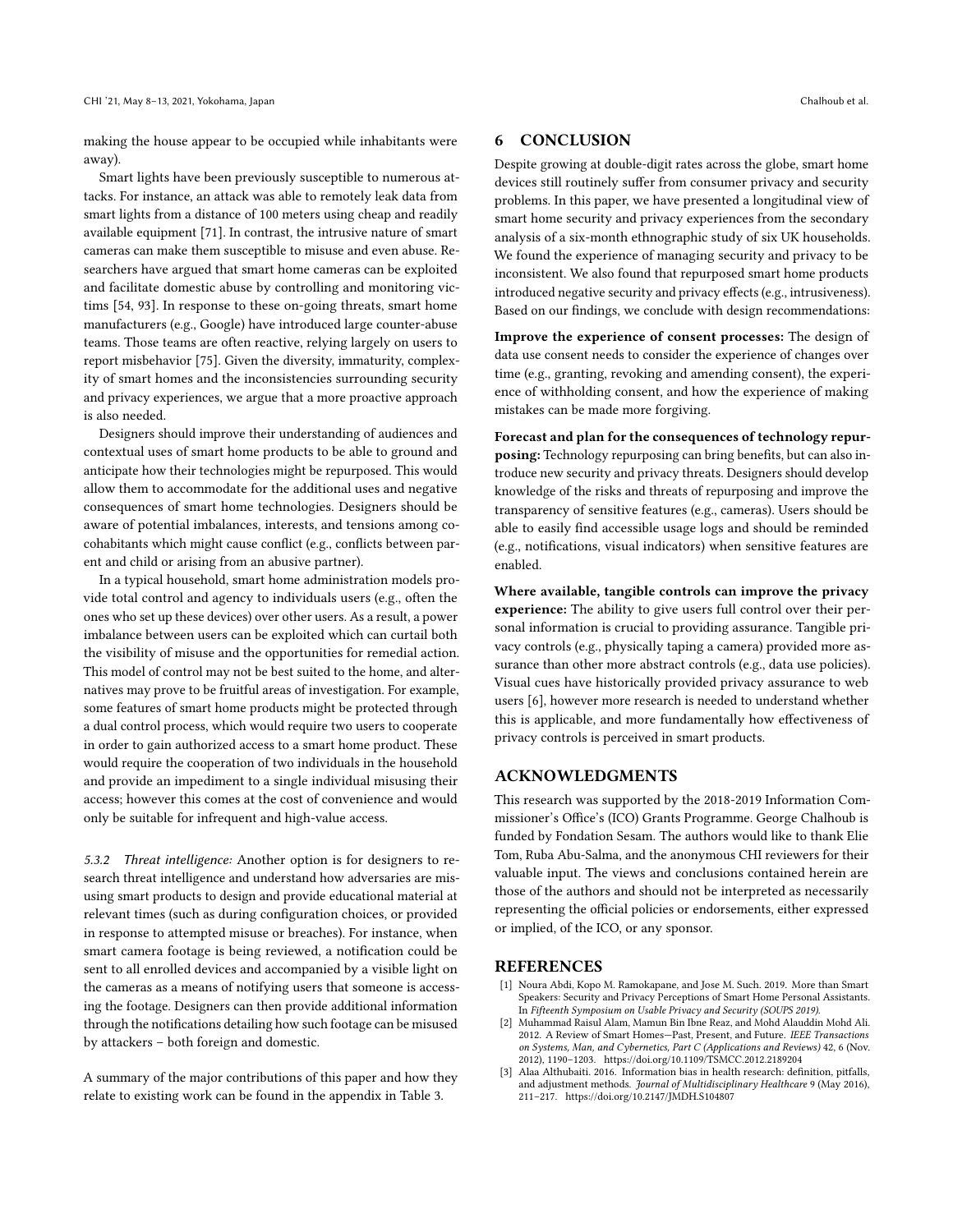- <span id="page-12-14"></span>[4] Noah Apthorpe, Dillon Reisman, and Nick Feamster. 2017. A smart home is no castle: Privacy vulnerabilities of encrypted iot traffic. arXiv preprint arXiv:1705.06805 (2017).
- <span id="page-12-21"></span>[5] Noah Apthorpe, Yan Shvartzshnaider, Arunesh Mathur, Dillon Reisman, and Nick Feamster. 2018. Discovering smart home internet of things privacy norms using contextual integrity. Proceedings of the ACM on Interactive, Mobile, Wearable and Ubiquitous Technologies 2, 2 (2018), 59.
- <span id="page-12-40"></span>[6] Gaurav Bansal, Fatemeh 'Mariam' Zahedi, and David Gefen. 2015. The role of privacy assurance mechanisms in building trust and the moderating role of privacy concern. European Journal of Information Systems 24, 6 (2015), 624–644.
- <span id="page-12-20"></span>[7] Genevieve Bell and Paul Dourish. 2007. Yesterday's tomorrows: notes on ubiquitous computing's dominant vision. Personal and Ubiquitous Computing 11, 2 (Feb. 2007), 133–143. <https://doi.org/10.1007/s00779-006-0071-x>
- <span id="page-12-9"></span>[8] Victoria Bellotti and Abigail Sellen. 1993. Design for privacy in ubiquitous computing environments. In Proceedings of the third conference on European Conference on Computer-Supported Cooperative Work (ECSCW'93). Kluwer Academic Publishers, Milan, Italy, 77–92.
- <span id="page-12-29"></span>[9] Asa Blomquist and Mattias Arvola. 2002. Personas in action: ethnography in an interaction design team. In Proceedings of the second Nordic conference on Human-computer interaction. 197–200.
- <span id="page-12-32"></span>[10] Virginia Braun and Victoria Clarke. 2012. Thematic analysis. In APA handbook of research methods in psychology, Vol 2: Research designs: Quantitative, qualitative, neuropsychological, and biological. American Psychological Association, Washington, DC, US, 57–71. <https://doi.org/10.1037/13620-004>
- <span id="page-12-4"></span>[11] A.J. Bernheim Brush, Bongshin Lee, Ratul Mahajan, Sharad Agarwal, Stefan Saroiu, and Colin Dixon. 2011. Home automation in the wild: challenges and opportunities. In Proceedings of the SIGCHI Conference on Human Factors in Computing Systems (CHI '11). Association for Computing Machinery, Vancouver, BC, Canada, 2115–2124. <https://doi.org/10.1145/1978942.1979249>
- <span id="page-12-19"></span>[12] Marta Cecchinato and Daniel Harrison. 2017. Degrees of Agency in Owners and Users of Home IoT Devices. In CHI'17 workshop: Making Home: Asserting Agency in the Age of IoT. Association for Computing Machinery (ACM).
- <span id="page-12-1"></span>[13] George Chalhoub, Ivan Flechais, Norbert Nthala, and Ruba Abu-Salma. 2020. Innovation Inaction or In Action? The Role of User Experience in the Security and Privacy Design of Smart Home Cameras. In Sixteenth Symposium on Usable Privacy and Security (\${\$SOUPS\$}\$ 2020). 185–204.
- <span id="page-12-39"></span>[14] Bradley Chambers. 2020. HomeKit Weekly: Apple should allow selective access to HomeKit devices for Family Sharing. [https://9to5mac.com/2020/01/24/homekit](https://9to5mac.com/2020/01/24/homekit-family-sharing/)[family-sharing/](https://9to5mac.com/2020/01/24/homekit-family-sharing/)
- <span id="page-12-37"></span>[15] Charlton, Alistair. 2018. Sharing your smart home with others is a minefield of inconvenience. [https://www.gearbrain.com/sharing-smart-home-devices-](https://www.gearbrain.com/sharing-smart-home-devices-2608366363.html)[2608366363.html](https://www.gearbrain.com/sharing-smart-home-devices-2608366363.html)
- <span id="page-12-16"></span>[16] Marshini Chetty, Richard Banks, Richard Harper, Tim Regan, Abigail Sellen, Christos Gkantsidis, Thomas Karagiannis, and Peter Key. 2010. Who's hogging the bandwidth: the consequences of revealing the invisible in the home. In Proceedings of the SIGCHI Conference on Human Factors in Computing Systems (CHI '10). Association for Computing Machinery, Atlanta, Georgia, USA, 659–668. <https://doi.org/10.1145/1753326.1753423>
- <span id="page-12-6"></span>[17] Marshini Chetty, Ja-Young Sung, and Rebecca E. Grinter. 2007. How Smart Homes Learn: The Evolution of the Networked Home and Household. In UbiComp 2007: Ubiquitous Computing (Lecture Notes in Computer Science), John Krumm, Gregory D. Abowd, Aruna Seneviratne, and Thomas Strang (Eds.). Springer, Berlin, Heidelberg, 127–144. [https://doi.org/10.1007/978-3-540-74853-3\\_8](https://doi.org/10.1007/978-3-540-74853-3_8)
- <span id="page-12-12"></span>[18] Eun Kyoung Choe, Sunny Consolvo, Jaeyeon Jung, Beverly Harrison, and Julie A. Kientz. 2011. Living in a glass house: a survey of private moments in the home. In Proceedings of the 13th international conference on Ubiquitous computing (UbiComp '11). Association for Computing Machinery, Beijing, China, 41–44. [https://doi.](https://doi.org/10.1145/2030112.2030118) [org/10.1145/2030112.2030118](https://doi.org/10.1145/2030112.2030118)
- <span id="page-12-13"></span>[19] Eun Kyoung Choe, Sunny Consolvo, Jaeyeon Jung, Beverly Harrison, Shwetak N. Patel, and Julie A. Kientz. 2012. Investigating receptiveness to sensing and inference in the home using sensor proxies. In Proceedings of the 2012 ACM Conference on Ubiquitous Computing (UbiComp '12). Association for Computing Machinery, Pittsburgh, Pennsylvania, 61–70. [https://doi.org/10.1145/2370216.](https://doi.org/10.1145/2370216.2370226) [2370226](https://doi.org/10.1145/2370216.2370226)
- <span id="page-12-3"></span>[20] K. L. Courtney. 2008. Privacy and Senior Willingness to Adopt Smart Home Information Technology in Residential Care Facilities. Methods of Information in Medicine 47, 1 (2008), 76–81. <https://doi.org/10.3414/ME9104> Publisher: Schattauer GmbH.
- <span id="page-12-23"></span>[21] L. Cranor, T. Rabin, V. Shmatikov, S. Vadhan, and D. Weitzner. 2015. Towards a Privacy Research Roadmap for the Computing Community: A white paper prepared for the computing community consortium committee of the computing research association. (2015).
- <span id="page-12-27"></span>[22] John W. Creswell and J. David Creswell. 2017. Research design: Qualitative, quantitative, and mixed methods approaches. Sage publications.
- <span id="page-12-38"></span>[23] Ry Crist. 2015. Multiple users, multiple systems, multiple devices: Is this the smart home from hell? https://www.cnet.com/news/multiple-users-multiple-systems-multiple-devices-is-this-the-smart-home-from-hell/
- <span id="page-12-17"></span>[24] Álexei Czeskis, Ivayla Dermendjieva, Hussein Yapit, Alan Borning, Batya Friedman, Brian Gill, and Tadayoshi Kohno. 2010. Parenting from the pocket: value

tensions and technical directions for secure and private parent-teen mobile safety. In Proceedings of the Sixth Symposium on Usable Privacy and Security (SOUPS '10). Association for Computing Machinery, Redmond, Washington, USA, 1–15. <https://doi.org/10.1145/1837110.1837130>

- <span id="page-12-30"></span>[25] Angela Dale, Sara Arber, and Michael Procter. 1988. Doing secondary analysis. Unwin Hyman.
- <span id="page-12-36"></span>[26] Anupam Das, Joseph Bonneau, Matthew Caesar, Nikita Borisov, and XiaoFeng Wang. 2014. The tangled web of password reuse.. In NDSS, Vol. 14. 23–26.
- <span id="page-12-33"></span>[27] Scott Davidof, Min Kyung Lee, Charles Yiu, John Zimmerman, and Anind K. Dey. 2006. Principles of Smart Home Control. In UbiComp 2006: Ubiquitous Computing (Lecture Notes in Computer Science), Paul Dourish and Adrian Friday (Eds.). Springer, Berlin, Heidelberg, 19–34. [https://doi.org/10.1007/11853565\\_2](https://doi.org/10.1007/11853565_2)
- <span id="page-12-18"></span>[28] George Demiris and Brian K. Hensel. 2008. Technologies for an aging society: a systematic review of "smart home" applications. Yearb Med Inform 3 (2008), 33–40.
- <span id="page-12-0"></span>[29] ISO DIS. 2010. 9241-210: 2010. Ergonomics of human system interaction-Part 210: Human-centred design for interactive systems (formerly known as 13407). International Standardization Organization (ISO). Switzerland (2010).
- <span id="page-12-31"></span>[30] Daniel M. Doolan and Erika S. Froelicher. 2009. Using an existing data set to answer new research questions: a methodological review. Research and Theory for Nursing Practice 23, 3 (2009), 203–215. <https://doi.org/10.1891/1541-6577.23.3.203>
- <span id="page-12-25"></span>[31] Paul Dourish, Rebecca E. Grinter, Jessica Delgado De La Flor, and Melissa Joseph. 2004. Security in the wild: user strategies for managing security as an everyday, practical problem. Personal and Ubiquitous Computing 8, 6 (2004), 391–401.
- <span id="page-12-34"></span>[32] Stuart E. Dreyfus and Hubert L. Dreyfus. 1980. A five-stage model of the mental activities involved in directed skill acquisition. Technical Report. California Univ Berkeley Operations Research Center.
- <span id="page-12-35"></span>[33] Chris Duckett, 2018. Google needs to break up its all-or-nothing approach to permissions. [https://www.zdnet.com/article/google-needs-to-break-up-its-all](https://www.zdnet.com/article/google-needs-to-break-up-its-all-or-nothing-approach-to-permissions/)[or-nothing-approach-to-permissions/](https://www.zdnet.com/article/google-needs-to-break-up-its-all-or-nothing-approach-to-permissions/)
- <span id="page-12-24"></span>[34] Serge Egelman, Raghudeep Kannavara, and Richard Chow. 2015. Is This Thing On? Crowdsourcing Privacy Indicators for Ubiquitous Sensing Platforms. In Proceedings of the 33rd Annual ACM Conference on Human Factors in Computing Systems (CHI '15). Association for Computing Machinery, Seoul, Republic of Korea, 1669–1678. <https://doi.org/10.1145/2702123.2702251>
- <span id="page-12-22"></span>[35] Pardis Emami-Naeini, Henry Dixon, Yuvraj Agarwal, and Lorrie Faith Cranor. 2019. Exploring How Privacy and Security Factor into IoT Device Purchase Behavior. In Proceedings of the 2019 CHI Conference on Human Factors in Computing Systems (CHI '19). Association for Computing Machinery, New York, NY, USA, 1–12. <https://doi.org/10.1145/3290605.3300764>
- <span id="page-12-15"></span>[36] Christine Geeng and Franziska Roesner. 2019. Who's In Control?: Interactions In Multi-User Smart Homes. In Proceedings of the 2019 CHI Conference on Human Factors in Computing Systems. ACM, 268.
- <span id="page-12-5"></span>[37] Esther Goernemann and Sarah Spiekermann. 2020. Moments of Truth with Conversational Agents: An Exploratory Quest for the Relevant Experiences of Alexa Users. ECIS 2020 Research Papers (June 2020). [https://aisel.aisnet.org/](https://aisel.aisnet.org/ecis2020_rp/169) [ecis2020\\_rp/169](https://aisel.aisnet.org/ecis2020_rp/169)
- <span id="page-12-7"></span>[38] Rebecca E. Grinter, W. Keith Edwards, Marshini Chetty, Erika S. Poole, Ja-Young Sung, Jeonghwa Yang, Andy Crabtree, Peter Tolmie, Tom Rodden, and Chris Greenhalgh. 2009. The ins and outs of home networking: The case for useful and usable domestic networking. ACM Transactions on Computer-Human Interaction (TOCHI) 16, 2 (2009), 8.
- <span id="page-12-8"></span>[39] Rebecca E. Grinter, W. Keith Edwards, Mark W. Newman, and Nicolas Ducheneaut. 2005. The Work to Make a Home Network Work. In ECSCW 2005, Hans Gellersen, Kjeld Schmidt, Michel Beaudouin-Lafon, and Wendy Mackay (Eds.). Springer Netherlands, Dordrecht, 469–488. [https://doi.org/10.1007/1-4020-4023-7\\_24](https://doi.org/10.1007/1-4020-4023-7_24)
- <span id="page-12-2"></span>[40] Manu Gupta, Stephen S. Intille, and Kent Larson. 2009. Adding GPS-Control to Traditional Thermostats: An Exploration of Potential Energy Savings and Design Challenges. In Pervasive Computing (Lecture Notes in Computer Science), Hideyuki Tokuda, Michael Beigl, Adrian Friday, A. J. Bernheim Brush, and Yoshito Tobe (Eds.). Springer, Berlin, Heidelberg, 95–114. [https://doi.org/10.1007/978-3-642-](https://doi.org/10.1007/978-3-642-01516-8_8) [01516-8\\_8](https://doi.org/10.1007/978-3-642-01516-8_8)
- <span id="page-12-26"></span>[41] Weijia He, Maximilian Golla, Roshni Padhi, Jordan Ofek, Markus Dürmuth, Earlence Fernandes, and Blase Ur. 2018. Rethinking access control and authentication for the home internet of things (IoT). In 27th  $\frac{1}{2}$  (\$USENIX\$)\$ Security Symposium (\${\$USENIX\$}\$ Security 18). 255–272.
- <span id="page-12-28"></span>[42] Pamela S. Hinds, Ralph J. Vogel, and Laura Clarke-Stefen. 2016. The Possibilities and Pitfalls of Doing a Secondary Analysis of a Qualitative Data Set:. Qualitative Health Research (July 2016). <https://doi.org/10.1177/104973239700700306> Publisher: Sage PublicationsSage CA: Thousand Oaks, CA.
- <span id="page-12-10"></span>[43] Jason I. Hong and James A. Landay. 2004. An architecture for privacy-sensitive ubiquitous computing. In Proceedings of the 2nd international conference on Mobile systems, applications, and services (MobiSys '04). Association for Computing Machinery, Boston, MA, USA, 177–189. <https://doi.org/10.1145/990064.990087>
- <span id="page-12-11"></span>Roberto Hoyle, Robert Templeman, Steven Armes, Denise Anthony, David Crandall, and Apu Kapadia. 2014. Privacy behaviors of lifeloggers using wearable cameras. In Proceedings of the 2014 ACM International Joint Conference on Pervasive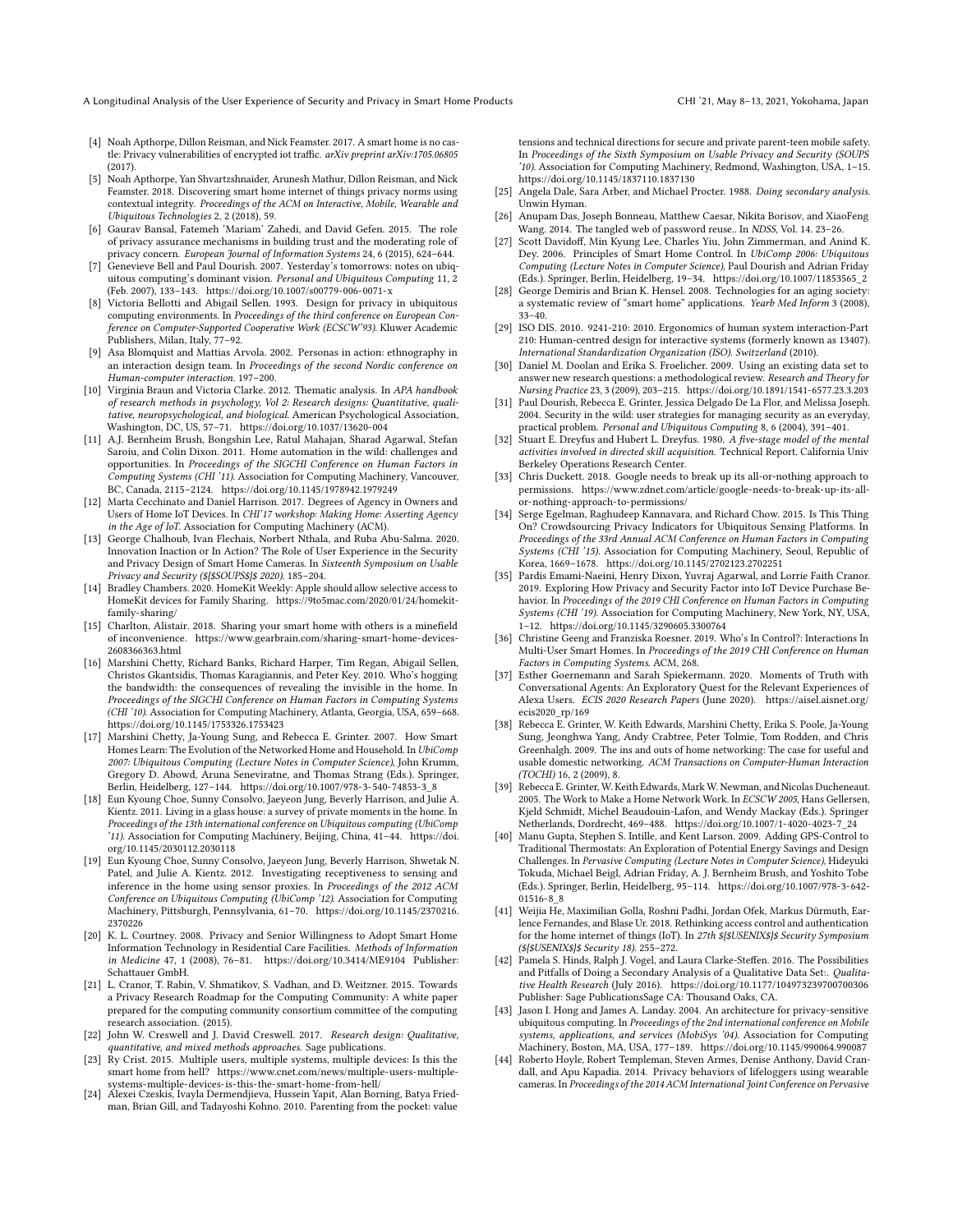and Ubiquitous Computing (UbiComp '14). Association for Computing Machinery, Seattle, Washington, 571–582. <https://doi.org/10.1145/2632048.2632079>

- <span id="page-13-35"></span>[45] Information Commissioner's Office. 2020. When is consent appropriate? [https:](https://ico.org.uk/for-organisations/guide-to-data-protection/guide-to-the-general-data-protection-regulation-gdpr/consent/when-is-consent-appropriate/) [//ico.org.uk/for-organisations/guide-to-data-protection/guide-to-the-general](https://ico.org.uk/for-organisations/guide-to-data-protection/guide-to-the-general-data-protection-regulation-gdpr/consent/when-is-consent-appropriate/)[data-protection-regulation-gdpr/consent/when-is-consent-appropriate/](https://ico.org.uk/for-organisations/guide-to-data-protection/guide-to-the-general-data-protection-regulation-gdpr/consent/when-is-consent-appropriate/)
- <span id="page-13-1"></span>[46] S.S. Intille. 2002. Designing a home of the future. IEEE Pervasive Computing 1, 2 (April 2002), 76–82. <https://doi.org/10.1109/MPRV.2002.1012340>
- <span id="page-13-0"></span>[47] Timo Jakobi, Corinna Ogonowski, Nico Castelli, Gunnar Stevens, and Volker Wulf. 2017. The Catch(es) with Smart Home: Experiences of a Living Lab Field Study. In Proceedings of the 2017 CHI Conference on Human Factors in Computing Systems (CHI '17). Association for Computing Machinery, Denver, Colorado, USA, 1620–1633. <https://doi.org/10.1145/3025453.3025799>
- <span id="page-13-5"></span>[48] Timo Jakobi, Gunnar Stevens, Nico Castelli, Corinna Ogonowski, Florian Schaub, Nils Vindice, Dave Randall, Peter Tolmie, and Volker Wulf. 2018. Evolving Needs in IoT Control and Accountability: A Longitudinal Study on Smart Home Intelligibility. Proceedings of the ACM on Interactive, Mobile, Wearable and Ubiquitous Technologies 2, 4 (Dec. 2018), 171:1–171:28. <https://doi.org/10.1145/3287049>
- <span id="page-13-27"></span>[49] Melissa P. Johnston. 2017. Secondary data analysis: A method of which the time has come. Qualitative and quantitative methods in libraries 3, 3 (2017), 619–626.
- <span id="page-13-17"></span>[50] Meg Leta Jones. 2015. Privacy Without Screens & the Internet of Other People's Things. SSRN Scholarly Paper ID 2614066. Social Science Research Network, Rochester, NY. <https://papers.ssrn.com/abstract=2614066>
- <span id="page-13-2"></span>[51] Cory D. Kidd, Robert Orr, Gregory D. Abowd, Christopher G. Atkeson, Irfan A. Essa, Blair MacIntyre, Elizabeth Mynatt, Thad E. Starner, and Wendy Newstetter. 1999. The Aware Home: A Living Laboratory for Ubiquitous Computing Research. In Cooperative Buildings. Integrating Information, Organizations, and Architecture (Lecture Notes in Computer Science), Norbert A. Streitz, Jane Siegel, Volker Hartkopf, and Shin'ichi Konomi (Eds.). Springer, Berlin, Heidelberg, 191–198. [https://doi.org/10.1007/10705432\\_17](https://doi.org/10.1007/10705432_17)
- <span id="page-13-10"></span>[52] Tiiu Koskela and Kaisa Väänänen-Vainio-Mattila. 2004. Evolution towards smart home environments: empirical evaluation of three user interfaces. Personal and Ubiquitous Computing 8, 3 (July 2004), 234–240. [https://doi.org/10.1007/s00779-](https://doi.org/10.1007/s00779-004-0283-x) [004-0283-x](https://doi.org/10.1007/s00779-004-0283-x)
- <span id="page-13-32"></span>[53] Robert V. Labaree. 2009. Research Guides: Organizing Your Social Sciences Research Paper: 5. The Literature Review. (2009).
- <span id="page-13-39"></span>[54] Roxanne Leitão. 2019. Anticipating Smart Home Security and Privacy Threats with Survivors of Intimate Partner Abuse. In Proceedings of the 2019 on Designing Interactive Systems Conference (DIS '19). Association for Computing Machinery, New York, NY, USA, 527–539. <https://doi.org/10.1145/3322276.3322366>
- <span id="page-13-3"></span>[55] Brian Y. Lim, Anind K. Dey, and Daniel Avrahami. 2009. Why and why not explanations improve the intelligibility of context-aware intelligent systems. In Proceedings of the SIGCHI Conference on Human Factors in Computing Systems (CHI '09). Association for Computing Machinery, Boston, MA, USA, 2119–2128. <https://doi.org/10.1145/1518701.1519023>
- <span id="page-13-21"></span>[56] Nathan Malkin, Joe Deatrick, Allen Tong, Primal Wijesekera, Serge Egelman, and David Wagner. 2019. Privacy Attitudes of Smart Speaker Users. Proceedings on Privacy Enhancing Technologies 2019, 4 (2019), 250–271.
- <span id="page-13-26"></span>[57] Shrirang Mare, Logan Girvin, Franziska Roesner, and Tadayoshi Kohno. 2019. Consumer Smart Homes: Where We Are and Where We Need to Go. In Proceedings of the 20th International Workshop on Mobile Computing Systems and Applications (HotMobile '19). Association for Computing Machinery, Santa Cruz, CA, USA, 117–122. <https://doi.org/10.1145/3301293.3302371>
- <span id="page-13-11"></span>[58] Michelle L. Mazurek, J. P. Arsenault, Joanna Bresee, Nitin Gupta, Iulia Ion, Christina Johns, Daniel Lee, Yuan Liang, Jenny Olsen, Brandon Salmon, Richard Shay, Kami Vaniea, Lujo Bauer, Lorrie Faith Cranor, Gregory R. Ganger, and Michael K. Reiter. 2010. Access Control for Home Data Sharing: Attitudes, Needs and Practices. In Proceedings of the SIGCHI Conference on Human Factors in Computing Systems (CHI '10). Association for Computing Machinery, Atlanta, Georgia, USA, 645–654. <https://doi.org/10.1145/1753326.1753421>
- <span id="page-13-24"></span>[59] Michelle L. Mazurek, Peter F. Klemperer, Richard Shay, Hassan Takabi, Lujo Bauer, and Lorrie Faith Cranor. 2011. Exploring reactive access control. In Proceedings of the SIGCHI Conference on Human Factors in Computing Systems (CHI '11). Association for Computing Machinery, Vancouver, BC, Canada, 2085– 2094. <https://doi.org/10.1145/1978942.1979245>
- <span id="page-13-30"></span>[60] Mary L. McHugh. 2012. Interrater reliability: the kappa statistic. Biochemia medica: Biochemia medica 22, 3 (2012), 276–282. Publisher: Medicinska naklada.
- <span id="page-13-6"></span>[61] Sarah Mennicken and Elaine M. Huang. 2012. Hacking the Natural Habitat: An Inthe-Wild Study of Smart Homes, Their Development, and the People Who Live in Them. In Pervasive Computing (Lecture Notes in Computer Science), Judy Kay, Paul Lukowicz, Hideyuki Tokuda, Patrick Olivier, and Antonio Krüger (Eds.). Springer, Berlin, Heidelberg, 143–160. [https://doi.org/10.1007/978-3-642-31205-2\\_10](https://doi.org/10.1007/978-3-642-31205-2_10)
- <span id="page-13-4"></span>[62] Pardis Emami Naeini, Sruti Bhagavatula, Hana Habib, Martin Degeling, Lujo Bauer, Lorrie Faith Cranor, and Norman Sadeh. 2017. Privacy expectations and preferences in an IoT world. In Thirteenth Symposium on Usable Privacy and Security (\${\$SOUPS\$}\$ 2017). 399–412.
- <span id="page-13-33"></span>[63] David H. Nguyen, Alfred Kobsa, and Gillian R. Hayes. 2008. An empirical investigation of concerns of everyday tracking and recording technologies. In Proceedings of the 10th international conference on Ubiquitous computing. Association for Computing Machinery, New York, NY, USA, 182–191. [https:](https://doi.org/10.1145/1409635.1409661)

[//doi.org/10.1145/1409635.1409661](https://doi.org/10.1145/1409635.1409661)

- <span id="page-13-16"></span>[64] Norbert Nthala and Ivan Flechais. 2018. Informal support networks: an investigation into home data security practices. In Fourteenth Symposium on Usable Privacy and Security (SOUPS 2018). 63–82.
- <span id="page-13-34"></span>[65] Norbert Nthala and Emilee Rader. 2020. Towards a Conceptual Model for Provoking Privacy Speculation. In Extended Abstracts of the 2020 CHI Conference on Human Factors in Computing Systems (CHI EA '20). Association for Computing Machinery, New York, NY, USA, 1–8. <https://doi.org/10.1145/3334480.3382815>
- <span id="page-13-20"></span>[66] Antti Oulasvirta, Aurora Pihlajamaa, Jukka Perkiö, Debarshi Ray, Taneli Vähäkangas, Tero Hasu, Niklas Vainio, and Petri Myllymäki. 2012. Long-term efects of ubiquitous surveillance in the home. In Proceedings of the 2012 ACM Conference on Ubiquitous Computing (UbiComp '12). Association for Computing Machinery, Pittsburgh, Pennsylvania, 41–50. <https://doi.org/10.1145/2370216.2370224>
- <span id="page-13-14"></span>[67] Leysia Palen and Paul Dourish. 2003. Unpacking "privacy" for a networked world. In Proceedings of the SIGCHI Conference on Human Factors in Computing Systems (CHI '03). Association for Computing Machinery, Ft. Lauderdale, Florida, USA, 129–136. <https://doi.org/10.1145/642611.642635>
- <span id="page-13-7"></span>[68] Erika Shehan Poole, Marshini Chetty, Rebecca E. Grinter, and W. Keith Edwards. 2008. More than meets the eye: transforming the user experience of home network management. In Proceedings of the 7th ACM conference on Designing interactive systems (DIS '08). Association for Computing Machinery, Cape Town, South Africa, 455–464. <https://doi.org/10.1145/1394445.1394494>
- <span id="page-13-12"></span>[69] Dave Randall. 2003. Living Inside a Smart Home: A Case Study. In Inside the Smart Home, Richard Harper (Ed.). Springer, London, 227–246. [https://doi.org/](https://doi.org/10.1007/1-85233-854-7_12) [10.1007/1-85233-854-7\\_12](https://doi.org/10.1007/1-85233-854-7_12)
- <span id="page-13-23"></span>[70] John P. Robinson, Phillip R. Shaver, and Lawrence S. Wrightsman. 2013. Measures of personality and social psychological attitudes: Measures of social psychological attitudes. Vol. 1. Academic Press.
- <span id="page-13-38"></span>[71] Eyal Ronen and Adi Shamir. 2016. Extended Functionality Attacks on IoT Devices: The Case of Smart Lights. In 2016 IEEE European Symposium on Security and Privacy (EuroS P). 3–12. <https://doi.org/10.1109/EuroSP.2016.13>
- <span id="page-13-8"></span>[72] Erika Shehan and W. Keith Edwards. 2007. Home networking and HCI: what hath god wrought?. In Proceedings of the SIGCHI Conference on Human Factors in Computing Systems (CHI '07). Association for Computing Machinery, San Jose, California, USA, 547–556. <https://doi.org/10.1145/1240624.1240712>
- <span id="page-13-36"></span>[73] Dale Smith. 2020. Fix 3 common Google Home music glitches before they happen. [https://www.cnet.com/how-to/fx-3-common-google-home-music](https://www.cnet.com/how-to/fix-3-common-google-home-music-glitches-before-they-happen/)[glitches-before-they-happen/](https://www.cnet.com/how-to/fix-3-common-google-home-music-glitches-before-they-happen/)
- <span id="page-13-13"></span>[74] Daniel J. Solove. 2008. Understanding privacy. (2008).
- <span id="page-13-40"></span>[75] Ashkan Soltani. 2019. Abusability testing: Considering the ways your technology might be used for harm. In Enigma 2019 (Enigma 2019).
- <span id="page-13-28"></span>[76] David W. Stewart, David W. Stewart, and Michael A. Kamins. 1993. Secondary research: Information sources and methods. Vol. 4. Sage.
- <span id="page-13-31"></span>[77] Elizabeth A. Suter. 2000. Focus groups in ethnography of communication: Expanding topics of inquiry beyond participant observation. The Qualitative Report 5, 1 (2000), 1–14.
- <span id="page-13-9"></span>[78] Peter Tolmie, Andy Crabtree, Tom Rodden, Chris Greenhalgh, and Steve Benford. 2007. Making the home network at home: Digital housekeeping. In ECSCW 2007, Liam J. Bannon, Ina Wagner, Carl Gutwin, Richard H. R. Harper, and Kjeld Schmidt (Eds.). Springer, London, 331–350. [https://doi.org/10.1007/978-1-84800-031-5\\_18](https://doi.org/10.1007/978-1-84800-031-5_18)
- <span id="page-13-19"></span>[79] Daphne Townsend, Frank Knoefel, and Rafk Goubran. 2011. Privacy versus autonomy: A tradeoff model for smart home monitoring technologies. In 2011 Annual International Conference of the IEEE Engineering in Medicine and Biology Society. 4749–4752. <https://doi.org/10.1109/IEMBS.2011.6091176> ISSN: 1558-4615.
- <span id="page-13-37"></span>[80] Alexander Tsesis. 2014. The right to erasure: Privacy, data brokers, and the indefnite retention of data. Wake Forest L. Rev. 49 (2014), 433. Publisher: HeinOnline.
- <span id="page-13-25"></span>[81] Blase Ur, Jaeyeon Jung, and Stuart Schechter. 2013. The current state of access control for smart devices in homes. In Workshop on Home Usable Privacy and Security (HUPS), Vol. 29. HUPS 2014, 209–218.
- <span id="page-13-18"></span>[82] Blase Ur, Jaeyeon Jung, and Stuart Schechter. 2014. Intruders versus intrusiveness: teens' and parents' perspectives on home-entryway surveillance. In Proceedings of the 2014 ACM International Joint Conference on Pervasive and Ubiquitous Computing. ACM, 129–139.
- <span id="page-13-29"></span>[83] Mojtaba Vaismoradi, Hannele Turunen, and Terese Bondas. 2013. Content analysis and thematic analysis: Implications for conducting a qualitative descriptive study. Nursing & Health Sciences 15, 3 (2013), 398–405. [https://doi.org/10.1111/](https://doi.org/10.1111/nhs.12048) [nhs.12048](https://doi.org/10.1111/nhs.12048) \_eprint: https://onlinelibrary.wiley.com/doi/pdf/10.1111/nhs.12048.
- <span id="page-13-22"></span>[84] Rick Wash and Emilee Rader. 2015. Too much knowledge? security beliefs and protective behaviors among united states internet users. In Eleventh Symposium On Usable Privacy and Security (\${\$SOUPS\$}\$ 2015). 309–325.
- <span id="page-13-15"></span>[85] Meredydd Williams, Jason RC Nurse, and Sadie Creese. 2017. Privacy is the boring bit: user perceptions and behaviour in the Internet-of-Things. In 2017 15th Annual Conference on Privacy, Security and Trust (PST). IEEE, 181–18109.
- [86] Charlie Wilson, Tom Hargreaves, and Richard Hauxwell-Baldwin. 2015. Smart homes and their users: a systematic analysis and key challenges. Personal and Ubiquitous Computing 19, 2 (2015), 463–476.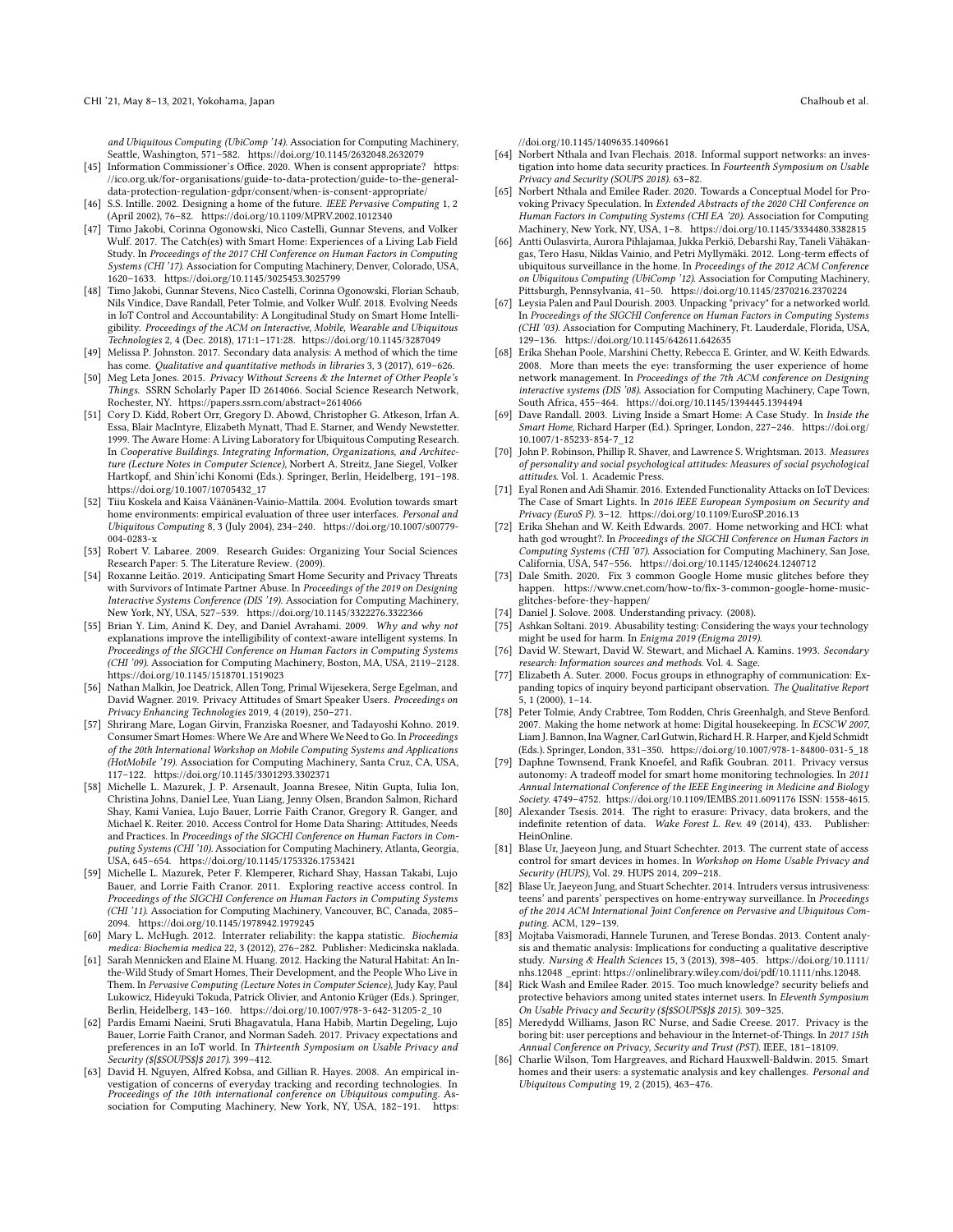<span id="page-14-5"></span>[87] Charlie Wilson, Tom Hargreaves, and Richard Hauxwell-Baldwin. 2017. Benefts and risks of smart home technologies. Energy Policy 103 (2017), 72–83.

'13). Association for Computing Machinery, Zurich, Switzerland, 93–102. [https:](https://doi.org/10.1145/2493432.2493489) [//doi.org/10.1145/2493432.2493489](https://doi.org/10.1145/2493432.2493489)

- <span id="page-14-2"></span>[88] Jong-bum Woo and Youn-kyung Lim. 2015. User experience in do-it-yourselfstyle smart homes. In Proceedings of the 2015 ACM international joint conference on pervasive and ubiquitous computing. ACM, 779–790.
- <span id="page-14-3"></span>[89] Allison Woodruf, Sally Augustin, and Brooke Foucault. 2007. Sabbath day home automation: "it's like mixing technology and religion". In Proceedings of the SIGCHI Conference on Human Factors in Computing Systems (CHI '07). Association for Computing Machinery, San Jose, California, USA, 527–536. [https:](https://doi.org/10.1145/1240624.1240710) [//doi.org/10.1145/1240624.1240710](https://doi.org/10.1145/1240624.1240710)
- <span id="page-14-4"></span>[90] Rayoung Yang and Mark W. Newman. 2013. Learning from a learning thermostat: lessons for intelligent systems for the home. In Proceedings of the 2013 ACM international joint conference on Pervasive and ubiquitous computing (UbiComp
- <span id="page-14-7"></span><span id="page-14-1"></span>[91] Robert K. Yin. 2015. *Qualitative research from start to finish*. Guilford publications. [92] Eric Zeng, Shrirang Mare, and Franziska Roesner. 2017. End user security and privacy concerns with smart homes. In Thirteenth Symposium on Usable Privacy and Security (SOUPS 2017). 65–80.
- <span id="page-14-0"></span>[93] Eric Zeng and Franziska Roesner. 2019. Understanding and improving security and privacy in multi-user smart homes: a design exploration and in-home user study. In 28th USENIX Security Symposium (USENIX Security 19). 159–176.
- <span id="page-14-6"></span>[94] Serena Zheng, Noah Apthorpe, Marshini Chetty, and Nick Feamster. 2018. User perceptions of smart home IoT privacy. Proceedings of the ACM on Human-Computer Interaction 2, CSCW (2018), 200.